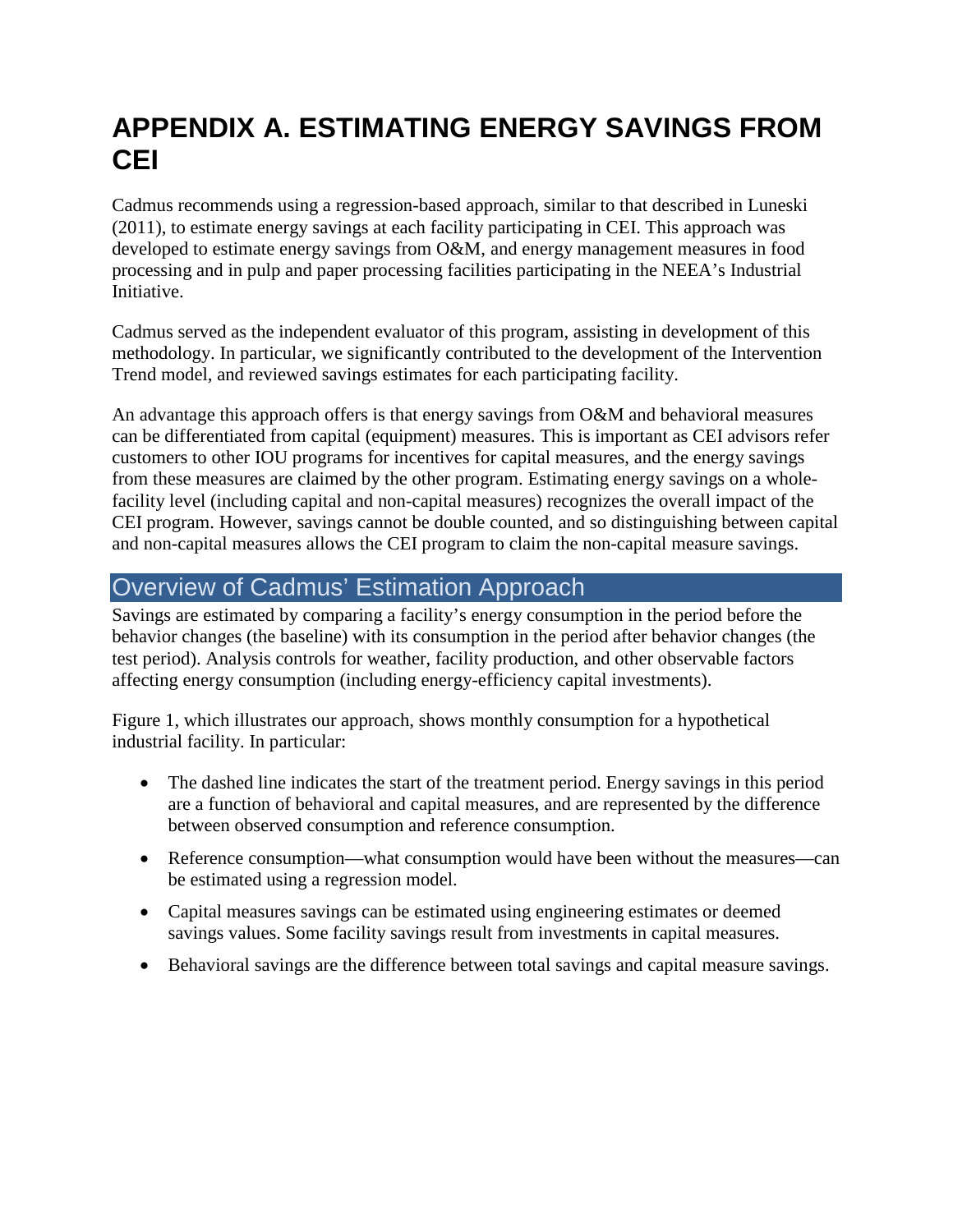<span id="page-1-0"></span>

Note: Reference consumption is estimated conditionally on output, weather, and other variables affecting energy use. O&M and EMS savings are estimated as the difference between observed consumption and reference consumption.

Eight steps estimate behavioral savings in each facility:

- 1. Collect billing and program participation data.
- 2. Clean and prepare billing data and other explanatory variable data for analysis.
- 3. Identify the baseline period (using program participation data).
- 4. Review facility operations and production data.
- 5. Develop a regression model for the facility.
- 6. Estimate the model parameters and total energy savings.
- 7. Conduct robustness and sensitivity checks of the regression model.
- 8. Estimate program behavioral savings utilizing information about capital measures using engineering and deemed savings values.

Details of each step follow below.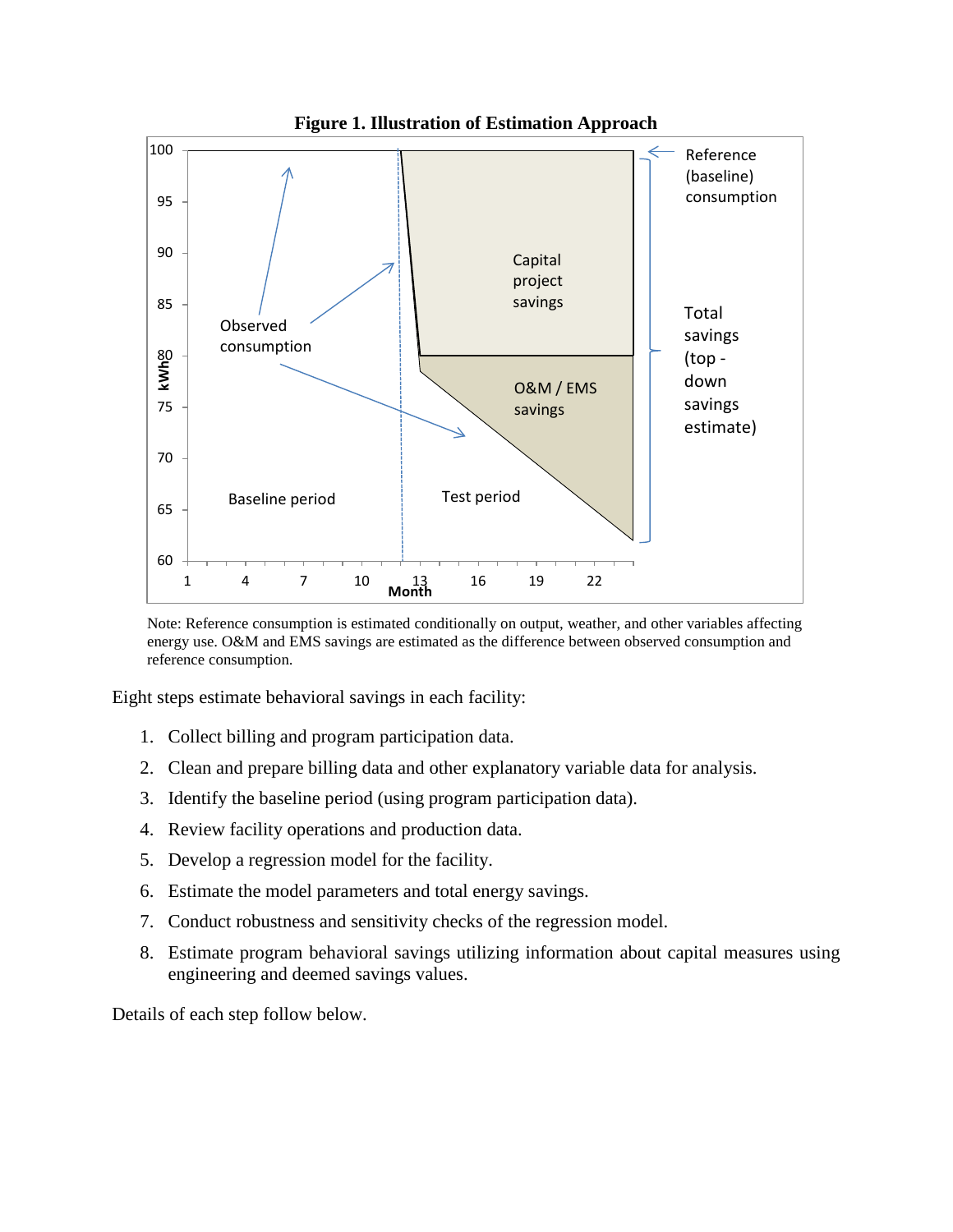## **Step 1. Collect Billing and Program Participation Data**

The following data are required for each participating facility:

- *Billing data.* At a minimum, monthly-interval electricity and gas consumption data for at least 24 months of baseline-period consumption data, and 12 months of test-period data, are required for estimating savings. If daily- or hourly-interval consumption data are available, less data may be required from the baseline period. The amount of data required depends on the facility, and the relationship between energy consumption and facility production, and other variables. Facilities where energy consumption is highly dependent on weather may require more data.
- *Meter data.* Data from any individually metered facility processes.
- *Program data.* Information (such as implementation date, expected savings, and measure descriptions) about capital projects and behavioral measures implemented during the estimation period.
- *Facility production and operations data.* Data about facility production at monthly (or smaller) intervals, disaggregated by type of output. In addition, information about facility occupancy and production schedules from project reports, or interviews with facility staff.
- *Weather data.* Temperature data for each facility from the nearest weather station. This can be downloaded from National Climatic Data Center (NCDC). Not all facilities have weather-dependent energy consumption; weather data will only be used when appropriate.

# **Step 2. Clean and Prepare Billing and other Data for Analysis**

Billing and meter data are inspected for missing, erroneous, and otherwise anomalous values. This entails plotting each facility's consumption over time, which facilitates development of the regression model by illuminating consumption trends and other changes. Additionally, data are reviewed to verify the data account for all facility meters, and gas and electric consumption.

Using data from the nearest weather station, temperature data are matched to billing data. Daily weather data are used to calculate heating degree days and cooling degree days for use in the regression model.

As needed, a timeline can be constructed for each facility, showing when and what kinds of measures have been installed or undertaken in each facility. This information is used in constructing the regression model and estimating behavioral savings.

Production data are plotted to ensure they are consistent with qualitative information about facility operations and production schedules.

# **Step 3. Identify the Baseline and Test Periods**

By studying program data to determine when measures have been implemented, a separate baseline period is established for each facility.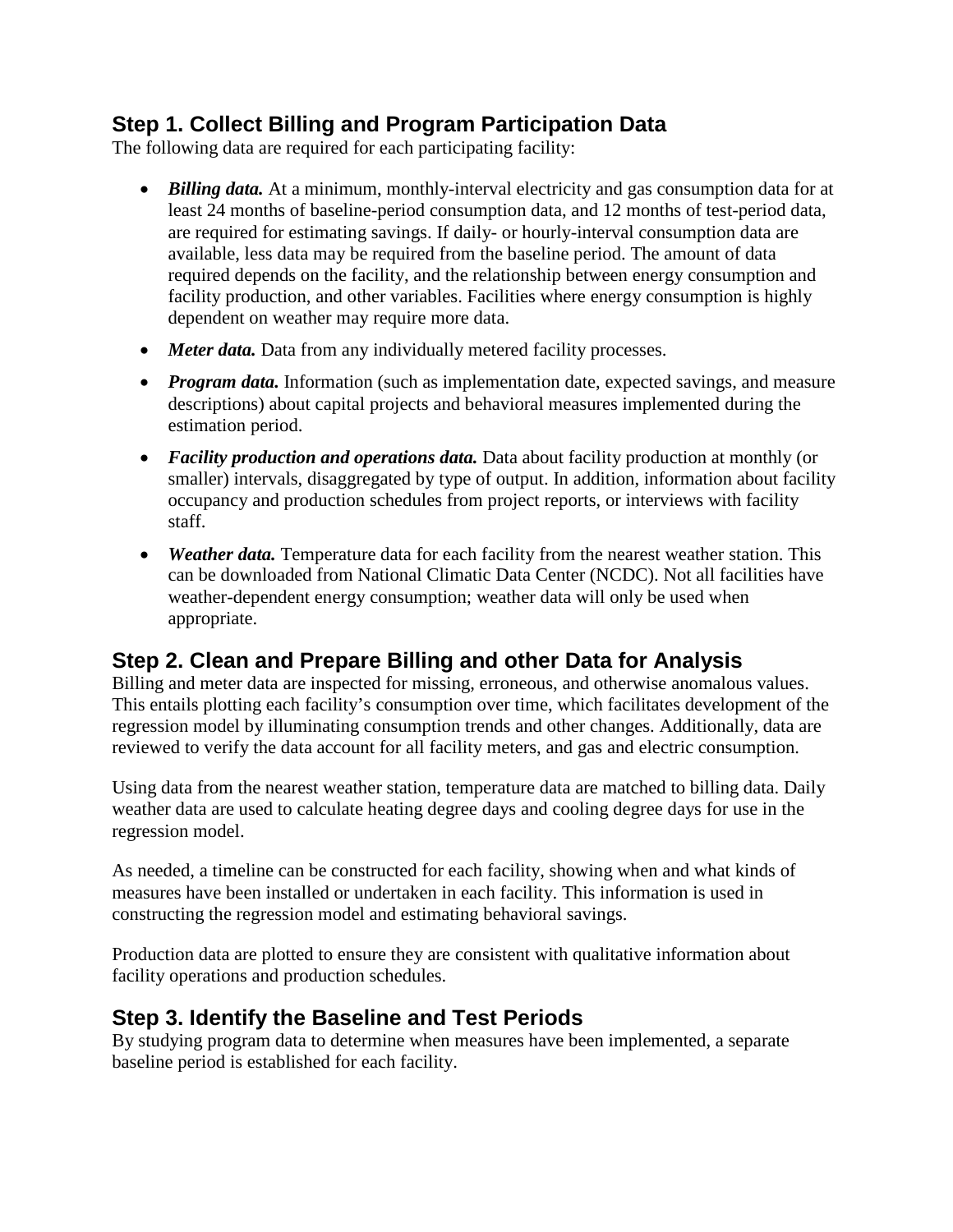The baseline period is the period before adoption of program measures, and the test period is the period after measures have been adopted. Defining the baseline period correctly proves critical for accurately estimating program savings, as a facility's baseline is used to predict what consumption would have been, had the facility not participated. If a facility's baseline period includes months after measures were adopted, or excludes months before measures were adopted, the savings estimate will be biased downward.

Depending on whether the first measures were installed at the beginning or end of a billing month, the baseline period may be extended by one month. Measures adopted at the end of a month will not be reflected in that month's bill. Cases where measures were installed over several months are accounted for by allowing ramping of savings during the treatment period. At the end of the analysis, the sensitivity of savings estimates to alternative definitions of the baseline is tested.

# **Step 4. Review Facility Operations and Production Data**

Each facility's production and energy use data are plotted, with the resulting series compared to examine correlations between the two. (A high correlation suggests production can largely explain energy use; a low correlation suggests other variables are necessary to explain consumption. In the latter case, it is important to consult facility reports to understand other variables influencing facility operations and production.)

A facility's operations and production are the most significant drivers of its energy consumption. Thus, to model consumption accurately, it is important to understand a facility's operations and production, including when production occurs, what is being produced, and what fuels are used to produce each output. Much about a facility's operations and production will be evident from the facility's output data, but some information only may be obtainable by reading facility reports and documentation. (For example, a change in a facility's management may result in a change in how energy is consumed, without affecting total production. Such information is necessary to estimate energy savings.)

# **Step 5. Develop a Regression Model for the Facility**

Using information about the facility's operations and production obtained in the review, a regression model can be developed for each facility. Each model differs, depending on the following elements:

- When measures were installed;
- Types of outputs and a facility's operating schedule; and
- Other observable, facility-specific factors.

A separate model is developed for each facility's fuel, rather than converting electricity and gas use to Btus, and then estimating a single model with Btus as the dependent variable. Thus, analysis would result in separate estimates of gas and electricity savings.

As an example of a regression model, consider a facility where electricity consumption depends in a strong linear way on production and weather. Also, suppose a well-defined baseline period exists. Electricity consumption in the facility might be modeled as follows: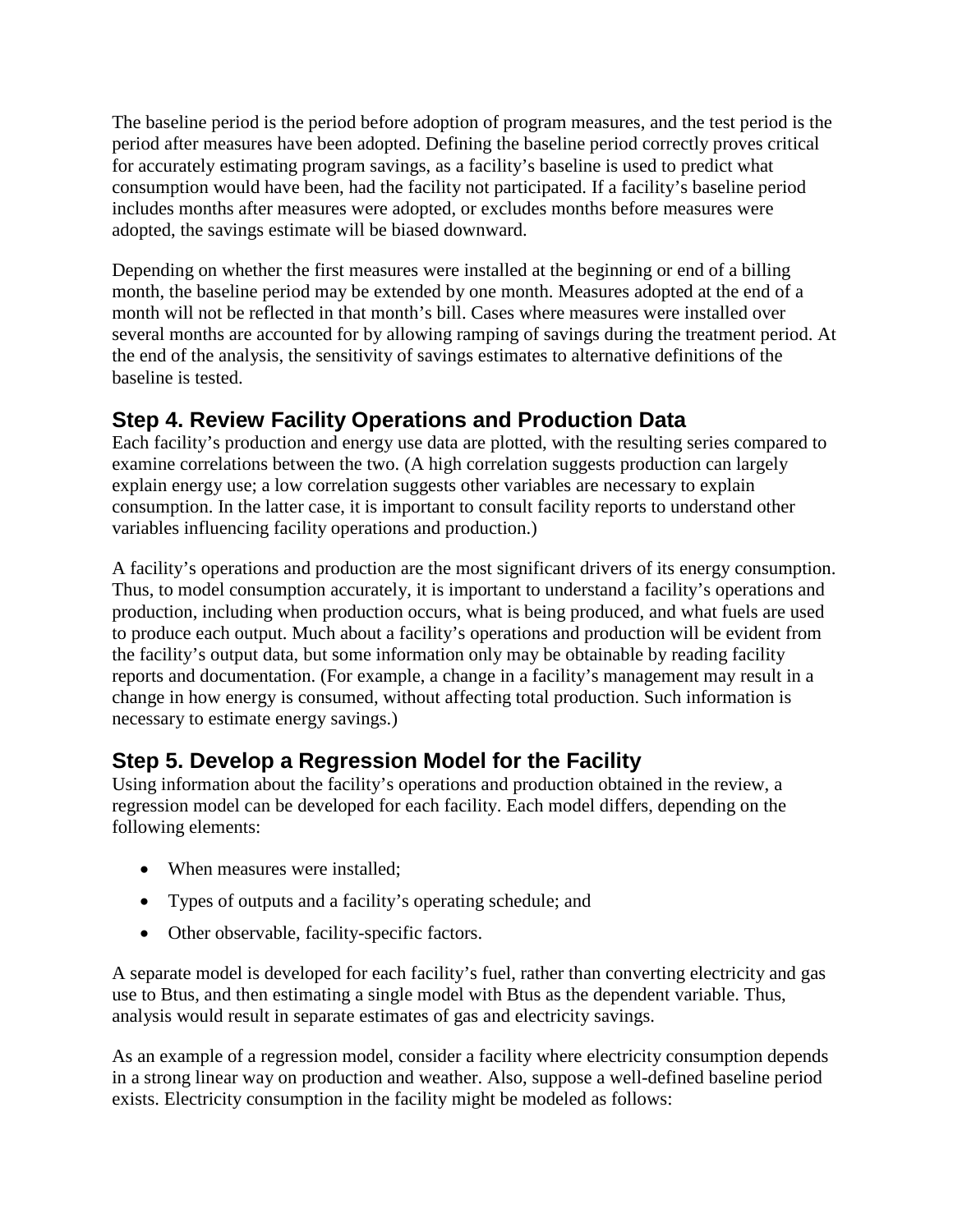$$
kWh_t = \alpha + \text{Degreedays}_t^{\bullet} + \theta\text{Output}_t + \gamma \text{Test}_t + \epsilon_t \qquad \text{(Equation 1)}
$$

where,

- kWh<sub>t</sub> is the facility's electricity consumption in month t.
- **Degreedays**<sub>t</sub> is a vector that includes separate variables for heating and cooling degree days. Beta coefficients show impacts of heating and cooling degree days on kWh use.
- Output, is the output produced by the facility in month t. If the facility produces several different outputs, this variable would be a vector of different output variables. The coefficient θ shows electricity use per unit of output.
- Test<sub>t</sub> is a variable, indicating whether month t is in the Test period (=1 if program measures were adopted in month t or a previous month, and =0, otherwise). The coefficient γ shows the average monthly impact of adoption on energy use.
- $\bullet$   $\varepsilon_t$  is the random, error term of the model, reflecting unobserved effects on the facility's consumption in month t.

Unbiased estimation of  $\gamma$  requires any unobserved effects on demand be uncorrelated with Test. For example, if a facility switched to a more energy-intensive form of production during the test period, this would result in decreasing the savings estimate. (This serves as an example of the importance of studying operations and production history of the facility during the estimation period.)

This model assumes energy-efficiency measures result in a level shift (a decrease) in electricity consumption in the test period. The coefficient  $\gamma$  is an estimate of this change. Savings in the facility would equal the product of the number of months in the test period and γ. If instead of constant savings, energy savings increased in the test period, the coefficient shows average monthly savings over the test months. Consequently, it would overstate monthly savings at the beginning of the test period, and understate savings at the end.

#### **Accounting for Variable Savings in the Test Period**

A flexible alternative to Equation 1 allows savings to change over time in the test period (say, by a quarter—a three-month period—of the year). Suppose the four quarters in the test period are denoted,  $q=1, 2, 3, 4$ . The regression model then will be:

$$
kWh_t = \alpha + Degreedays_t^{\prime} \beta + \theta Output_t + \sum_{q=1}^{4} \gamma_q Test_{qt} + \varepsilon_t
$$
 (Equation 2)

where  $Test_{at}$ ,

- $q=1, 2, \ldots 4$  is an indicator variable equaling 1, if month t is in quarter q, but equals 0 otherwise.
- The coefficient  $\gamma_q$  shows the average monthly savings impact in quarter q.

Other variables are defined as before. Annual savings in the facility would equal  $\sum_{q=1}^{4} 3\gamma_q$ .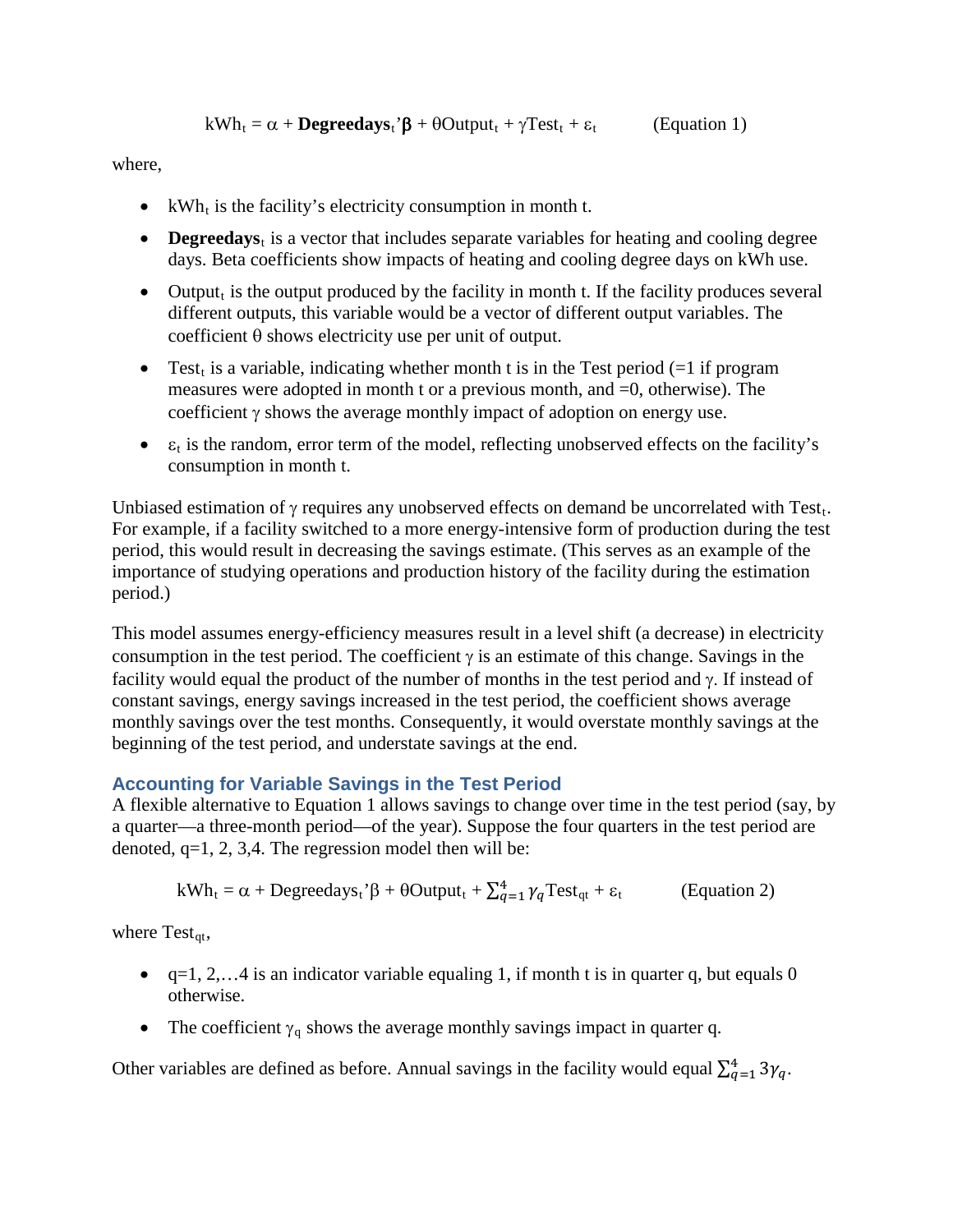A related approach, offering less flexibility, might be justified to make the Test variable a linear time trend:

$$
kWh_t = \alpha + Degreedays_t^{\dagger}\beta + \theta Output_t + \tau TestTrend_t + \epsilon_t
$$
 (Equation 3)

TestTrend<sub>t</sub> would equal one, if month t was in the first month of the test period, two if month t was in the second month, and so on. The coefficient τ shows the monthly *change* in savings. The model assumes savings increase by a constant amount in each month. Annual savings would equal  $\sum_{i=1}^{12} i * \tau$ .

#### **Accounting for Trends in Energy Use**

It is also possible to account for underlying trends in energy use over the estimation period that are unrelated to production. For example, it may be that energy use trends upwards for unknown reasons. If so, it would be important to control for the trend by including a time trend variable. Omitting the time trend would bias savings down. Interpretation of the test period variables would be unchanged.

# **Step 6. Estimate the Model Parameters and Total Energy Savings**

After specifying a regression model to represent a facility's energy use, the model is estimated by ordinary least squares (OLS). The model is tested for heteroskedastic errors, auto-correlated errors, and other violations of the assumptions used in the classical regression model.

In the presence of autocorrelation and heteroskedasticity, OLS estimates remain unbiased, but are inefficient. In addition, conventional standard errors are incorrect. If evidence of heteroskedasticity is found, the model is re-estimated by weighted least squares if the error variance takes a known form or re-estimated by OLS with heteroskedasticity-corrected standard errors if the error variance form is unknown. Similarly, if evidence of autocorrelation is found, the model is re-specified with an autoregressive error process and re-estimated by feasible generalized least squares.

Model coefficients are used to estimate total facility savings (which include savings from capital projects and behavioral measures). Step 5 describes formulas for savings.

Measures of uncertainty in savings estimates are reported, including standard errors and 95% confidence intervals.

## **Step 7. Conduct Robustness and Sensitivity Checks of the Regression Model**

Savings estimates depend on a few key assumptions about the definition of the treatment period and omitted variables. Specifically, key assumptions concern:

- Definition of the baseline period;
- No omitted variables correlated with adoption of program measures; and
- Trends in energy savings.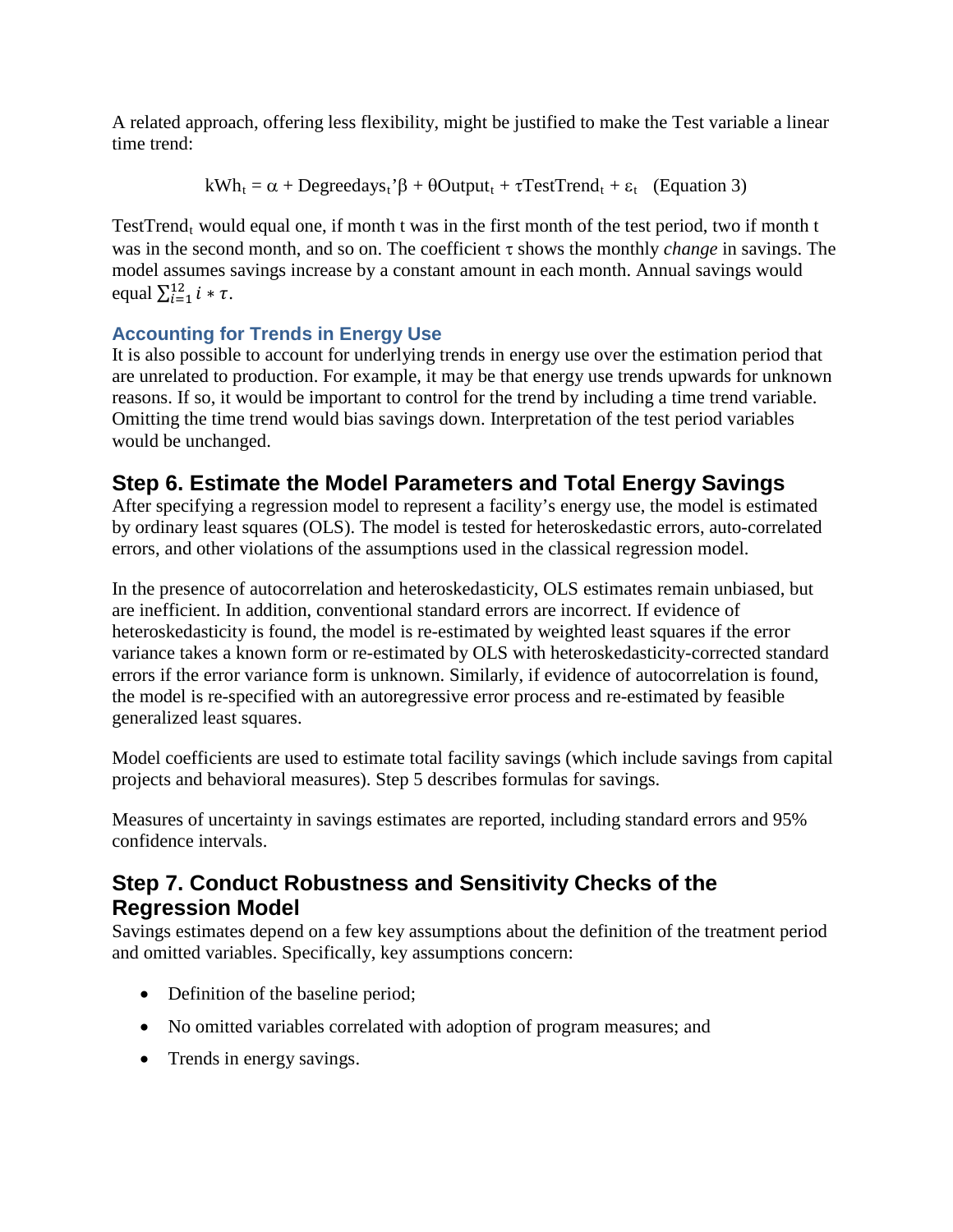For example, if uncertainty exists about when some program measures were installed, the baseline period may not be clearly defined. Thus, how savings estimates depend upon alternative definitions of the baseline period would be examined.

In another example, suppose a management change occurred in the facility midway through the test period, and may have impacted energy use. The management change could affect the savings estimate. An alternative regression model, including an indicator variable for months following the management change, would be estimated, and be compared to the first model.

## **Step 8. Estimate Program Savings**

The regression model estimates energy savings at the whole-facility level, which includes savings from capital projects, behavioral or education-based initiatives, and O&M projects. If sufficient data are provided for capital measures, energy savings from capital measures can be determined separately from behavioral and O&M projects. Behavioral savings from O&M and energy management measures are the difference between total facility savings and capital project savings. After reviewing project data for total capital project savings estimates, regression results are used to estimate total facility savings in each month of the test period. At each facility for each month, an estimate of behavioral savings is reported with 95% confidence intervals.

#### **Meter Data**

If meter data are available, and metered industrial processes have been unaffected by capital projects, these data may be used to estimate O&M and energy management savings for processes directly. For each process, a regression model of energy use will be specified as a function of output, the production schedule, and program measures to estimate savings. If the industrial process has been affected by capital projects, behavioral savings will be estimated for the process by following the approach described for the whole facility.

Estimates of behavioral savings for industrial processes may be used as a check on behavioral savings estimates for the whole facility. The sum of behavioral savings for metered processes should be less than or equal to behavioral savings for the whole facility.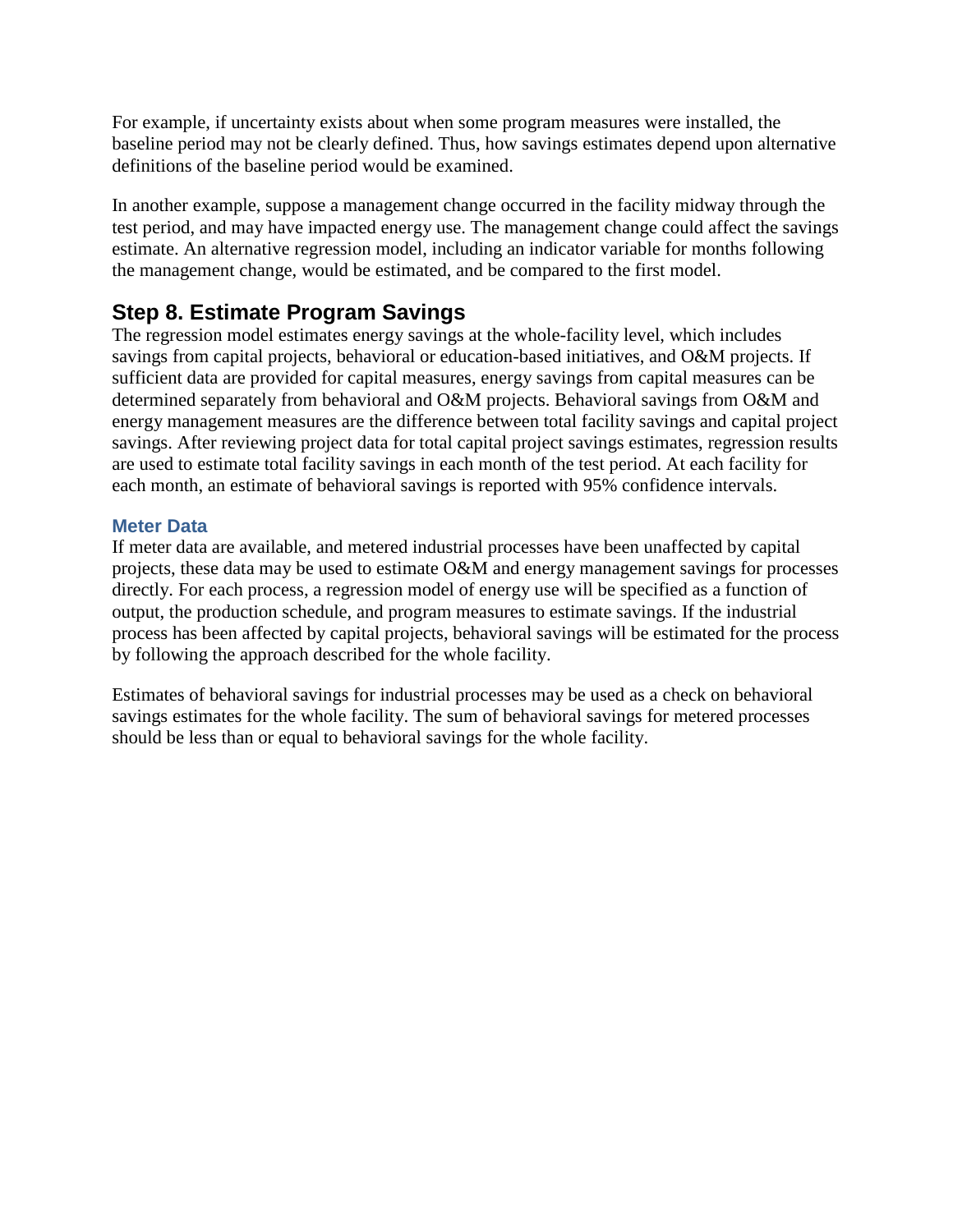# **APPENDIX B. LITERATURE REVIEW REFERENCES**

| Program                                                   | Source                                                                                                                                                                                          | <b>URL</b>                                                                                                                                                                                 |
|-----------------------------------------------------------|-------------------------------------------------------------------------------------------------------------------------------------------------------------------------------------------------|--------------------------------------------------------------------------------------------------------------------------------------------------------------------------------------------|
| <b>BC Hydro PSP</b><br>Program                            | Program Website                                                                                                                                                                                 | http://www.bchydro.com/powersmart/commercial/pow<br>er_smart_partners.html                                                                                                                 |
|                                                           | "F2011 Demand Side Management Milestone<br>Evaluation Summary Report" (Dec. 2011)                                                                                                               | http://www.bchydro.com/etc/medialib/Internet/docume<br>nts/planning_regulatory/rev_req/directive_66_f2011_<br>DSM_eval_summ_rpt.Par.0001.File.directive-66-<br>f2011-DSM-eval-summ-rpt.pdf |
|                                                           | BC Hydro presentation: "Motor Decisions Matter<br>Spotlight Call" (Motor Management Planning, Feb.<br>21, 2008)                                                                                 | http://www.docstoc.com/docs/40429797/BC-Hydro--<br>Power-Smart-Industrial-Programs                                                                                                         |
|                                                           | BC Hydro presentation: "Power Smart Partners<br>Transmission Industrial Program: An Energy<br>Management program for BC's Industrial Sector"<br>(Consortium of Energy Efficiency, June 4, 2009) | http://www.cee1.org/cee/mtg/06-<br>09mtg/files/BIGInd1Adams.pdf                                                                                                                            |
|                                                           | Program Website                                                                                                                                                                                 | http://www.bpa.gov/energy/n/industrial/index.cfm                                                                                                                                           |
| <b>BPA Energy</b><br>Management<br>Program                | "Energy Efficiency Implementation Manual" (Oct. 1,<br>2011)                                                                                                                                     | http://www.bpa.gov/energy/n/implementation.cfm                                                                                                                                             |
|                                                           | BPA presentation: "Energy Smart Industrial" (Oct. 7,<br>2009)                                                                                                                                   | http://www.bpa.gov/Energy/N/utilities_sharing_ee/Ene<br>rgy_Smart_Awareness/pdf/ESIPrgrmOverview-<br>100709.pdf                                                                            |
| DOE BBBP<br>Program                                       | Program Website                                                                                                                                                                                 | http://www1.eere.energy.gov/manufacturing/tech_dep<br>loyment/betterplants/index.html                                                                                                      |
|                                                           | Program frequently asked questions                                                                                                                                                              | http://www1.eere.energy.gov/manufacturing/tech_dep<br>loyment/betterplants/faqs.html                                                                                                       |
|                                                           | "Guide for Better Buildings, Better Plants Program<br>Partners" (Nov. 2011)                                                                                                                     | http://www1.eere.energy.gov/manufacturing/pdfs/bett<br>erplants_guide.pdf                                                                                                                  |
|                                                           | DOE presentation: "Better Tools for Better Plants"<br>(Nov. 15, 2011)                                                                                                                           | http://www1.eere.energy.gov/manufacturing/pdfs/web<br>cast_20111115_better_tools_better_plants.pdf                                                                                         |
| DOE SEP<br>Program                                        | Program Website                                                                                                                                                                                 | http://www.superiorenergyperformance.net/                                                                                                                                                  |
|                                                           | <b>SEP Demonstrations</b>                                                                                                                                                                       | http://www1.eere.energy.gov/manufacturing/tech_dep<br>loyment/sep_demonstrations.html                                                                                                      |
| DOE Energy<br>EnPI Tool                                   | <b>Tool Website</b>                                                                                                                                                                             | https://save-energy-<br>now.org/SiteDirectory/acme/Pages/BaselineTool.aspx                                                                                                                 |
| DOE ePEP<br>Tool                                          | <b>Tool Website</b>                                                                                                                                                                             | https://save-energy-<br>now.org/em/tools/Pages/ePEP.aspx                                                                                                                                   |
| <b>ETO</b> Industrial<br>Energy<br>Improvement<br>Program | ETO presentation: "Energy Trust of Oregon's<br>Industrial Energy Improvement Pilot Process<br>Evaluation" (Mar. 29, 2011)                                                                       | http://neea.org/participate/docs/Degens_ETO_SEM%<br>20Workshop_03-29-11.pdf                                                                                                                |
|                                                           | ETO presentation: "Strategic Energy Management<br>for Industry" (Sept. 17, 2010)                                                                                                                | http://www.cee1.org/cee/mtg/09-<br>10mtg/Presentations/Fri_IndEnergy_West.pdf                                                                                                              |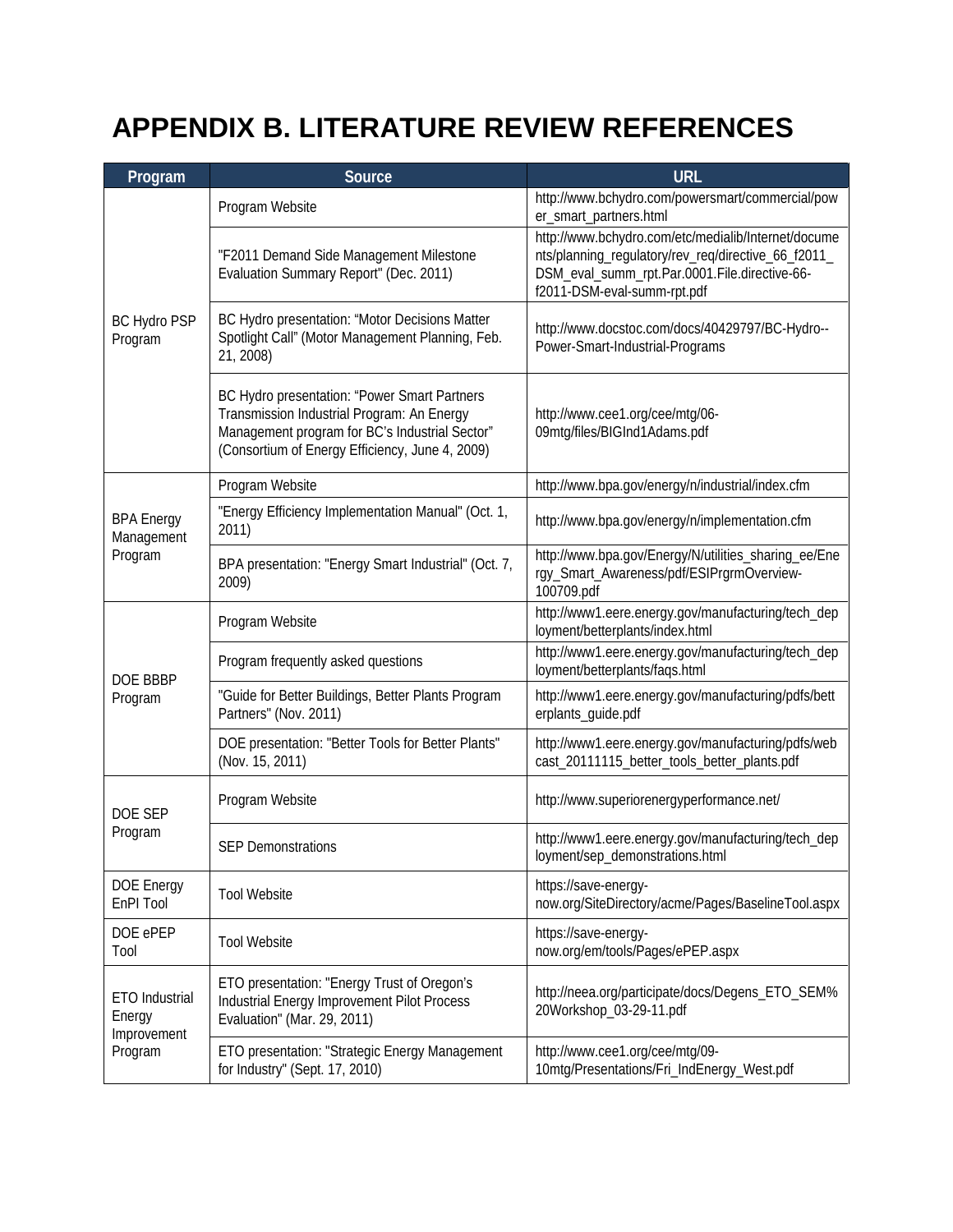| Program                                                              | Source                                                                                                                                                                                   | <b>URL</b>                                                                                                                                                               |
|----------------------------------------------------------------------|------------------------------------------------------------------------------------------------------------------------------------------------------------------------------------------|--------------------------------------------------------------------------------------------------------------------------------------------------------------------------|
|                                                                      | news article by Kim Crossman, senior industrial<br>sector manager at ETO: "Saving by changing how<br>you use energy" (Sept. 16, 2010)                                                    | http://www.sustainablebusinessoregon.com/columns/<br>2010/09/saving_by_changing_how_you_use_energy.<br>html                                                              |
| <b>EPA ENERGY</b><br><b>STAR</b><br>Certification                    | Program Website                                                                                                                                                                          | http://www.energystar.gov/index.cfm?c=business.bus<br>_bldgs                                                                                                             |
| International<br>Organization of<br><b>Standards</b><br>50001        | <b>ISO Website</b>                                                                                                                                                                       | http://www.iso.org/iso/iso_catalogue/management_an<br>d_leadership_standards/specific-<br>applications_energy.htm                                                        |
| MidAmerican<br>Nonresidential<br>Energy<br>Analysis<br>Program       | Program Website                                                                                                                                                                          | http://www.midamericanenergy.com/ee/il_bus_energy<br>_analysis.aspx                                                                                                      |
|                                                                      | Program brochure                                                                                                                                                                         | http://www.midamericanenergy.com/ee/include/pdf/il_<br>energy_analysis.pdf                                                                                               |
|                                                                      | "Process Evaluation of MidAmerican Energy's 2004-<br>2005 Nonresidential Energy Efficiency and Load<br>Management Programs" (Nov. 30, 2006)                                              | http://www.cee1.org/eval/db_pdf/1073.pdf                                                                                                                                 |
|                                                                      | MidAmerican presentation: "Evolution - How<br><b>Commercial Programs Use Whole Building</b><br>Approaches to Make the Most of Program \$\$" (CEE<br>June Program Meeting, June 14, 2007) | www.cee1.org/cee/mtg/06-<br>07mtg/thursday//09dWalker.ppt                                                                                                                |
|                                                                      | NEEA industrial homepage                                                                                                                                                                 | http://neea.org/ourwork/industrial.aspx                                                                                                                                  |
|                                                                      | Program Website                                                                                                                                                                          | http://www.energyimprovement.org/getstarted.php                                                                                                                          |
| <b>NEEA CEI</b>                                                      | "NEEA Market Progress Evaluation Report #6:<br>Evaluation of NEEA's Industrial Initiative" (Jan. 28,<br>2011)                                                                            | http://neea.org/research/reports/E11-220A.pdf                                                                                                                            |
| <b>NYSERDA</b><br>Industrial and<br>Process<br>Efficiency<br>Program | Program Website                                                                                                                                                                          | http://www.nyserda.ny.gov/Page-<br>Sections/Commercial-and-<br>Industrial/Programs/Industrial-and-Process-<br>Efficiency/Manufacturers.aspx                              |
|                                                                      | "Industrial and Process Efficiency Program<br>Opportunity Notice (PON) 2456"                                                                                                             | http://www.nyserda.ny.gov/Funding-<br>Opportunities/Current-Funding-<br>Opportunities/~/media/Files/FO/Current%20Funding<br>%20Opportunities/PON%202456/2456summary.ashx |
|                                                                      | Program frequently asked questions                                                                                                                                                       | http://www.nyserda.ny.gov/en/Page-<br>Sections/Commercial-and-<br>Industrial/Programs/Industrial-and-Process-<br>Efficiency/FAQs.aspx                                    |
|                                                                      | "New York's System Benefits Charge Programs<br>Evaluation and Status Report" (final report May<br>2011, revised Nov. 2011)                                                               | http://www.nyserda.ny.gov/~/media/Files/Publications<br>/NYES%20Program/2011/2011q1_nyes_sbcreport.as<br>hx                                                              |
| <b>PPL Electric</b><br><b>Utilities CEI</b><br>Program               | PPL Electric recruiting webinar registration page                                                                                                                                        | http://webinar.pplelectric.com/                                                                                                                                          |
|                                                                      | Strategic Energy Group presentation: "PPL EU's<br>Continuous Energy Improvement Program" (Sept.<br>20, 2011)                                                                             | http://www.pplelectric.com/NR/rdonlyres/E73EC8B7-<br>F259-4457-8861-<br>1DB02BC81E22/0/RecruitingWebinarFinal9703.pdf                                                    |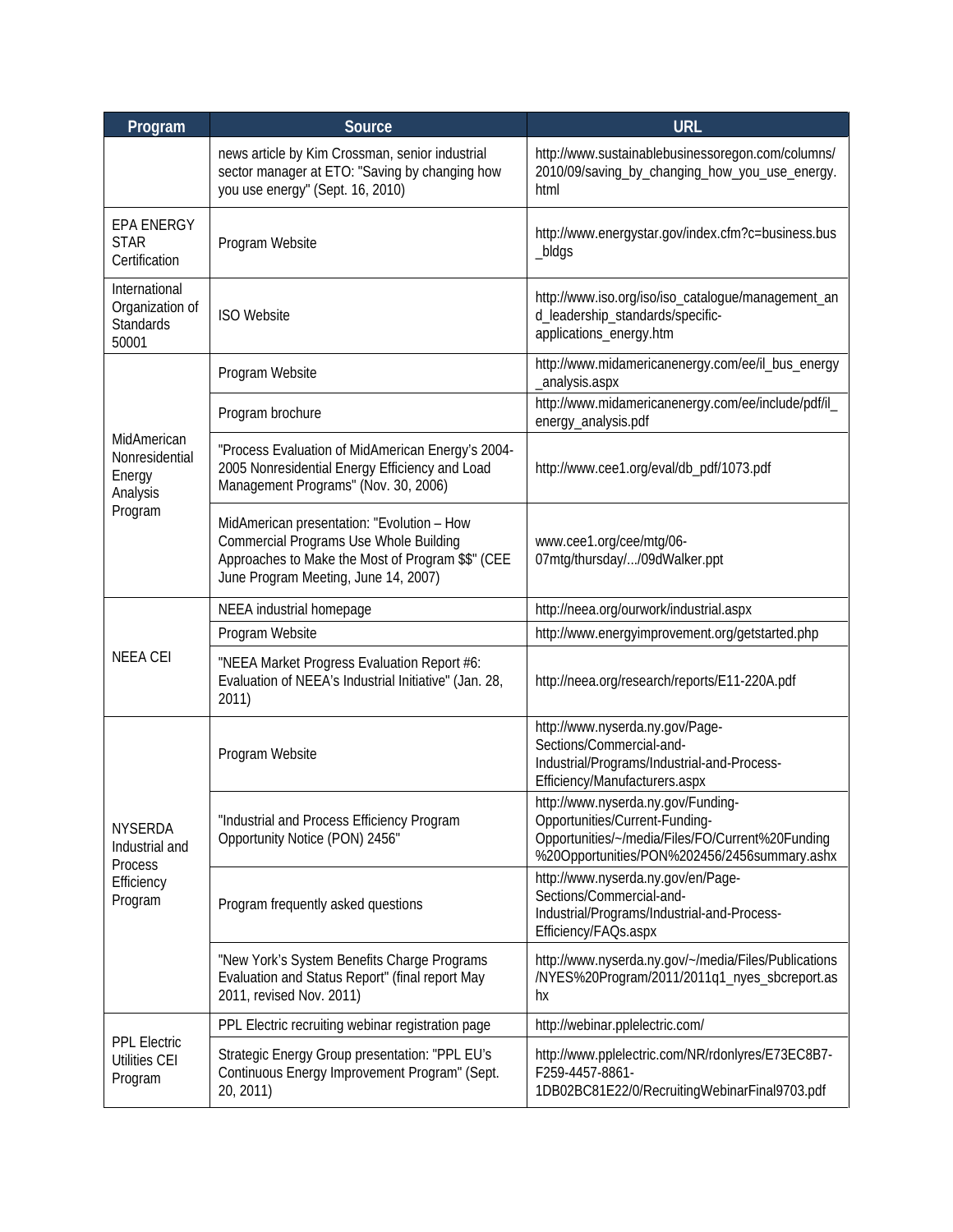| Program                                                | Source                                                                                                                                                         | <b>URL</b>                                                                                                                 |
|--------------------------------------------------------|----------------------------------------------------------------------------------------------------------------------------------------------------------------|----------------------------------------------------------------------------------------------------------------------------|
| <b>PSE RCM</b><br>Program                              | Program Website                                                                                                                                                | http://pse.com/savingsandenergycenter/ForBusinesse<br>s/Pages/Resource-Conservation-Manager.aspx                           |
|                                                        | PSE paper: "Implementing a Resource Conservation<br>Manager Program at Puget Sound Energy" (2008<br>ACEEE Summer Study on Energy Efficiency in<br>Buildings)   | http://eec.ucdavis.edu/ACEEE/2008/data/papers/4_2<br>67.pdf                                                                |
|                                                        | PSE presentation: "Resource Conservation<br>Management" (Oregon APEM 2011 Summer Forum,<br>June 03, 2011)                                                      | http://oregonapem.org/Portals/0/pdf/Sheryl_Anayas.p<br>df                                                                  |
|                                                        | PSE presentation: "Identifying the Right Information<br>for the Right Audiences: The Feedback Opportunity"<br>(CEE Industry Partners Meeting, Oct. 5, 2011)    | http://www.cee1.org/cee/mtg/10-<br>11mtg/Wed_GeneralSession_Landers.pdf                                                    |
| <b>Xcel Energy</b><br>Process<br>Efficiency<br>Program | Program Website                                                                                                                                                | http://www.xcelenergy.com/Save_Money_&_Energy/<br>For_Your_Business/Customized_Solutions/Process_<br>Efficiency_-_CO       |
|                                                        | Program information sheet                                                                                                                                      | http://www.xcelenergy.com/staticfiles/xe/Marketing/M<br>anaged%20Documents/co-mn-bus-process-<br>efficiency-info-sheet.pdf |
|                                                        | Program flow chart                                                                                                                                             | http://www.xcelenergy.com/staticfiles/xe/Marketing/Fil<br>es/CO-MN-Bus-Process-Efficiency-Flow-Chart.pdf                   |
|                                                        | Xcel Energy's Colorado "2012/2013 Demand-Side<br>Management Plan" (Aug. 2011)                                                                                  | http://www.xcelenergy.com/staticfiles/xe/Regulatory/2<br>012-2013%20Biennial%20DSM%20Plan.pdf                              |
|                                                        | Xcel Energy presentation: "Xcel Energy Industrial<br>Process Efficiency" (CEE Winter Program Meeting,<br>Jan. 25, 2012)                                        | http://www.cee1.org/cee/mtg/01-<br>12mtg/Wed4_Klemm_Industrial.pdf                                                         |
|                                                        | Xcel Energy presentation: "Xcel Energy's Process<br>Efficiency Program" (Enterprise Minnesota's<br>"GreenLean Equals Business Growth" event, Aug.<br>17, 2011) | http://www.enterpriseminnesota.org/assets/document<br>s/xcel-green.pdf                                                     |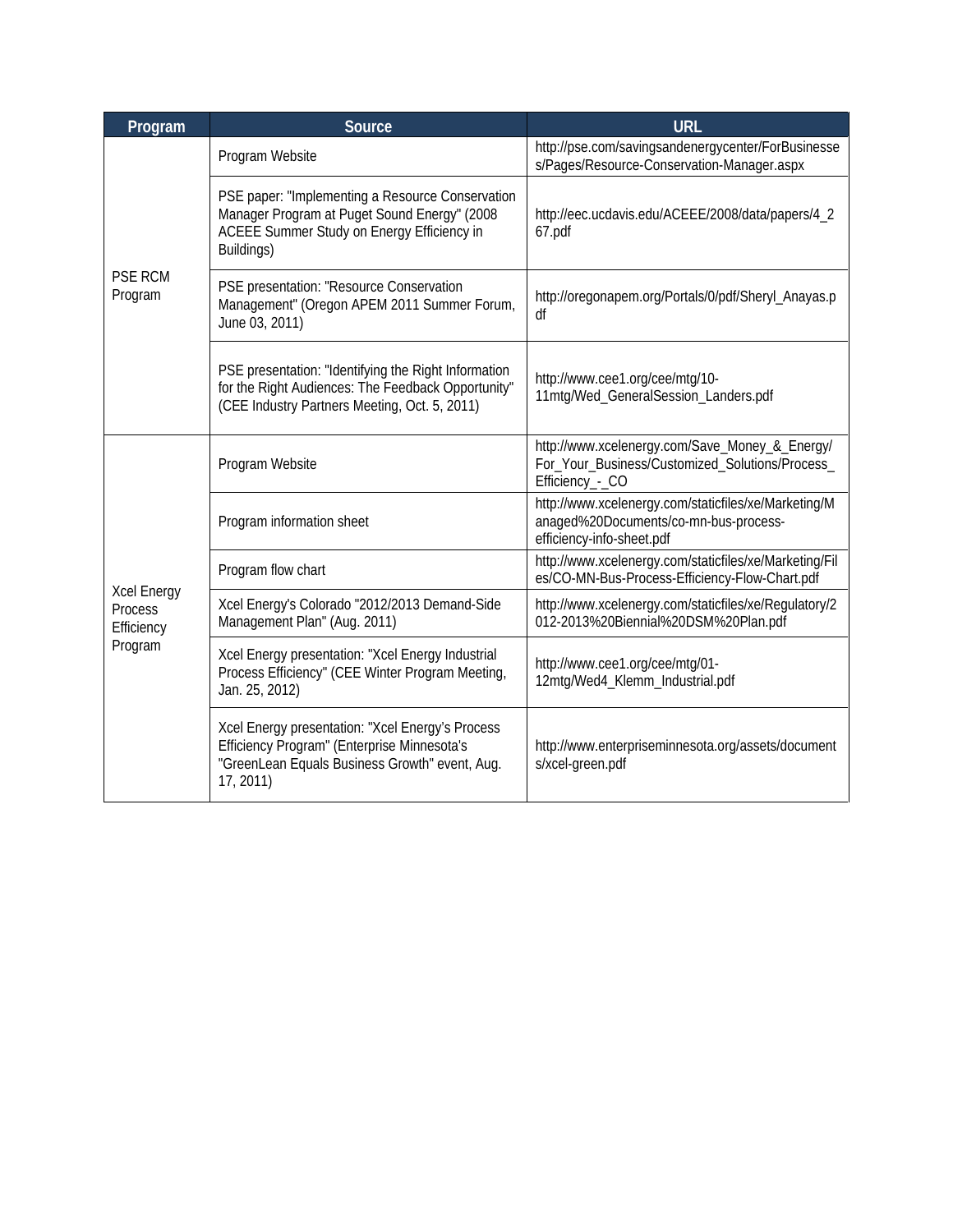# **APPENDIX C. PROGRAM STAFF AND CPUC STAFF INTERVIEW GUIDES**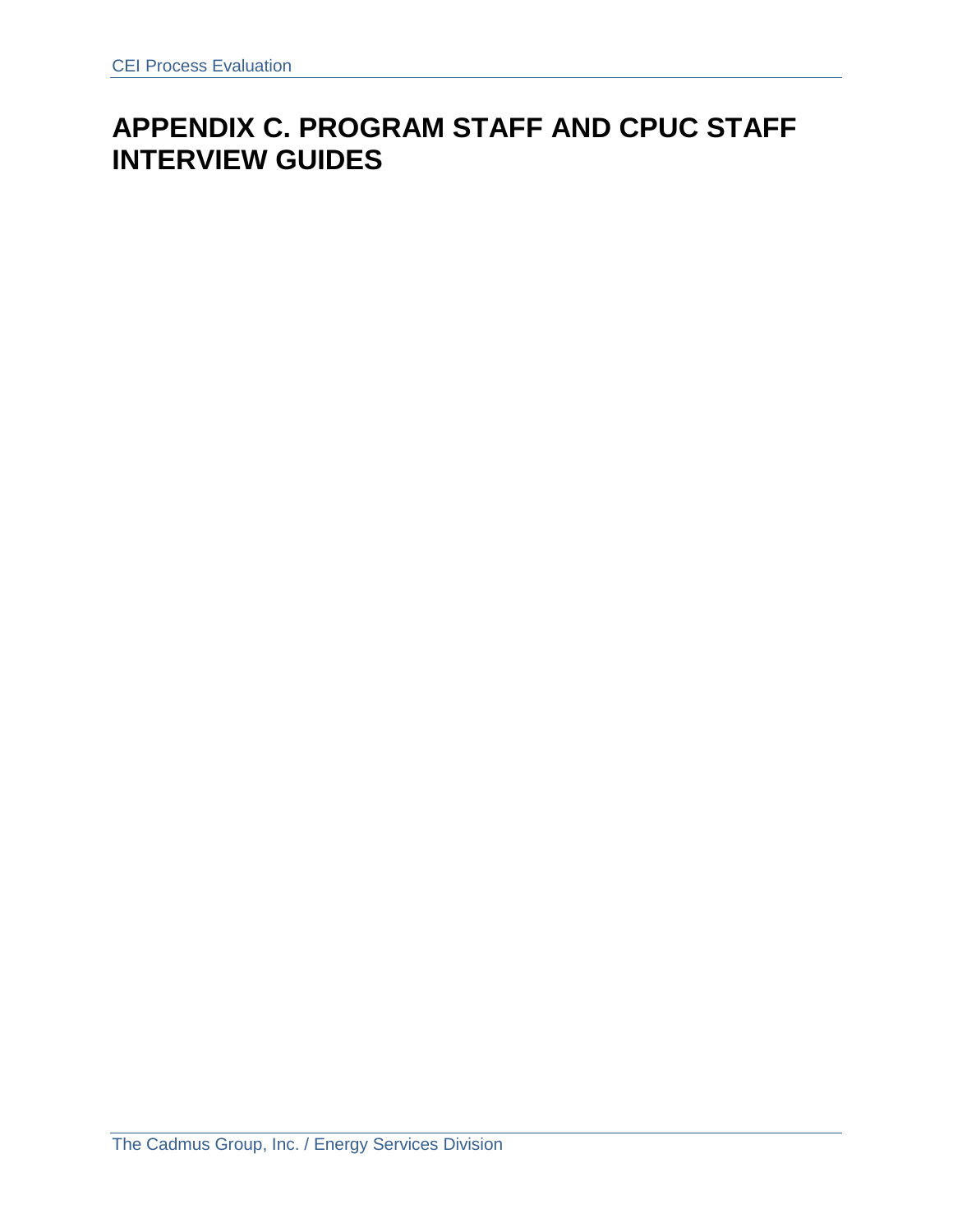

# **Continuous Energy Improvement Pilot**

# **Program Manager Interview Guide**

Interviewer: Date: Name: IOU: Title:

#### **Introduction**

Hello, my name is [X] and I'm calling from the Cadmus Group. As you know, we are conducting a process evaluation of the Continuous Energy Improvement, or CEI, pilot program. As part of this evaluation, we are interviewing program staff to gather feedback on program design, delivery, and perceived customer perceptions. Thank you for taking the time to speak with me today.

### Program Involvement

First, I'd like to get an idea of your involvement in the CEI pilot program.

- 1. Can you provide a general overview of your roles and responsibilities?
- 2. Please briefly describe the roles and responsibilities of other parties involved in delivering the program.
- 3. Do you have any past experience delivering CEI to large commercial, industrial, or agricultural customers? [If yes] Please describe your experience.

#### Program Goals and Objectives

Now, I'd like to talk about the goals and objectives of the CEI pilot program.

- 4. What are the short-term goals of the program? [If needed, probe for savings targets, participation targets, persistence targets, market transformation, and customer satisfaction.]
- 5. What are the long-term program goals? [If needed, probe for savings targets, participation targets, persistence targets, market transformation, and customer satisfaction.]
- 6. Are these goals clearly defined for participants? How?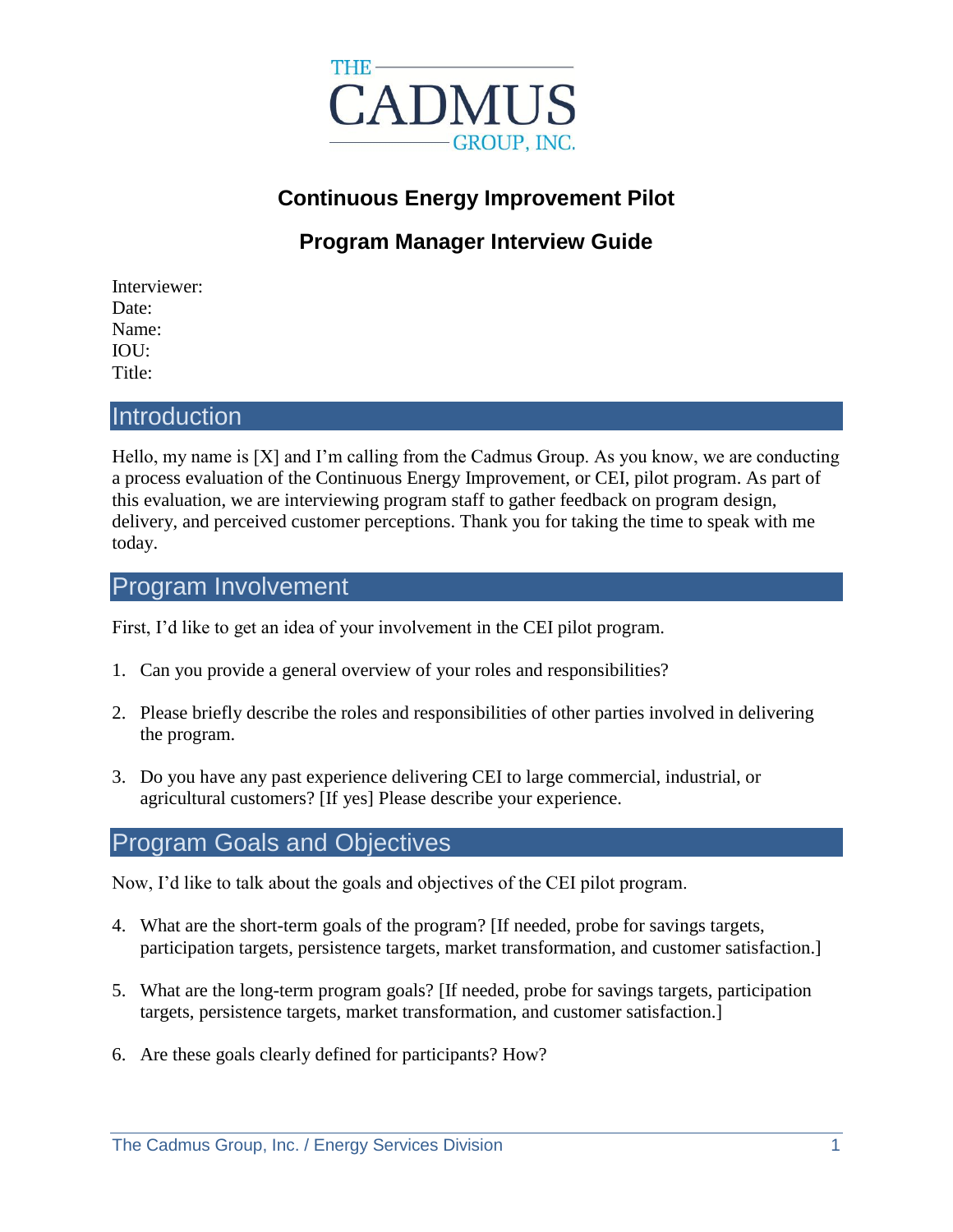- 7. What is the target market for the CEI program? Do you think this an appropriate target market? Are there customer types that you don't think CEI should target? Are there customer types not currently targeted that you think would be good candidates for CEI?
- 8. How large is the target market in [Utility's] service territory?

#### Program Design

- <span id="page-12-0"></span>9. Were you involved in program design? [If yes] Please describe the program design process.
- 10. [If [9](#page-12-0) = Yes] What key issues did you consider during the program design phase?
- 11. [If [9](#page-12-0) = Yes] Did you face any challenges during program design? [If yes] How were they resolved?
- 12. Are there any program design issues that still need to be addressed?
- 13. How does this program's approach to CEI differ from other programs? How do CEI programs in general differ from typical energy-efficiency programs?

## Marketing and Outreach

- 14. Can you please describe the marketing and outreach strategy for the CEI program?
- 15. What is the role of Account Executives in marketing and outreach?
- 16. Is the current marketing and outreach strategy effective in motivating customers to commit to the program?
- 17. How could program marketing and outreach be improved?
- 18. What steps are in place to help ensure the level of customer commitment is sufficient for successful implementation of CEI?
- 19. In your opinion, how could the customer recruitment process be improved?

### Program Implementation

- 20. Please briefly describe the program implementation and delivery strategy from your perspective.
- 21. What is the role of Account Executives in program implementation? What skills are necessary for Account Executives to successfully recruit customers and maintain their commitment to CEI?
- 22. What successes have you experienced implementing CEI?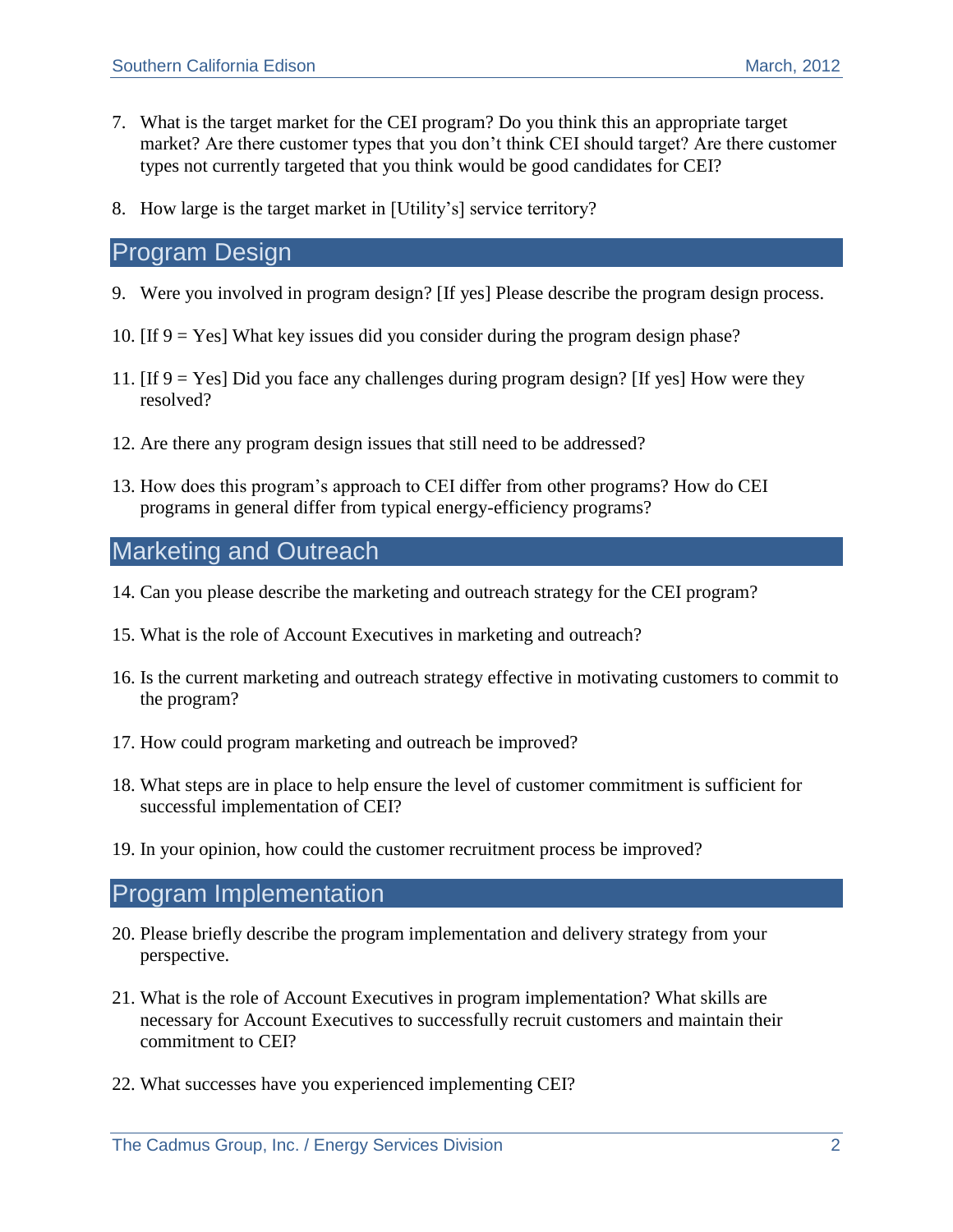- 23. What challenges have you experienced implementing CEI? How were they resolved?
- 24. Are there any program implementation issues that still need attention?
- 25. In your experience, does CEI fit in well with other "green" initiatives and objectives?
- 26. Does CEI fit in well with other utility program offerings?

#### Program Participation

- 27. In your opinion, how satisfied are participants with program processes, such as enrollment, audits, and energy-efficiency improvements?
- 28. In your experience, do participants understand the benefits of CEI?
- 29. In your experience, what percent of participants think they are benefiting financially? Does this differ between customer groups? [If yes] In your opinion, what factors explain these differences?
- 30. Are participants reporting any other benefits associated with participation in the program?
- 31. Is there a system in place for your customers to provide feedback? If so, how does this process work?
- 32. In your experience, what factors motivate customers to participate in the CEI program?
- 33. How important are certifications such as SEP, ISO, LEED, or Energy Star in programs like CEI?
- 34. Is the Energy Information System (EIS) software offered as part of CEI beneficial to participants? Roughly what percent of current participants use EIS? In general, is EIS effective in the context of CEI?

## Market Barriers

- 35. What prevents customers from enrolling in the program?
- 36. What are the barriers to obtaining the initial commitment from participants?
- 37. What barriers do customers experience regarding installation or implementation of recommendations from the assessment and audit phase of the program?
- 38. What barriers keep participants from fully engaging in CEI?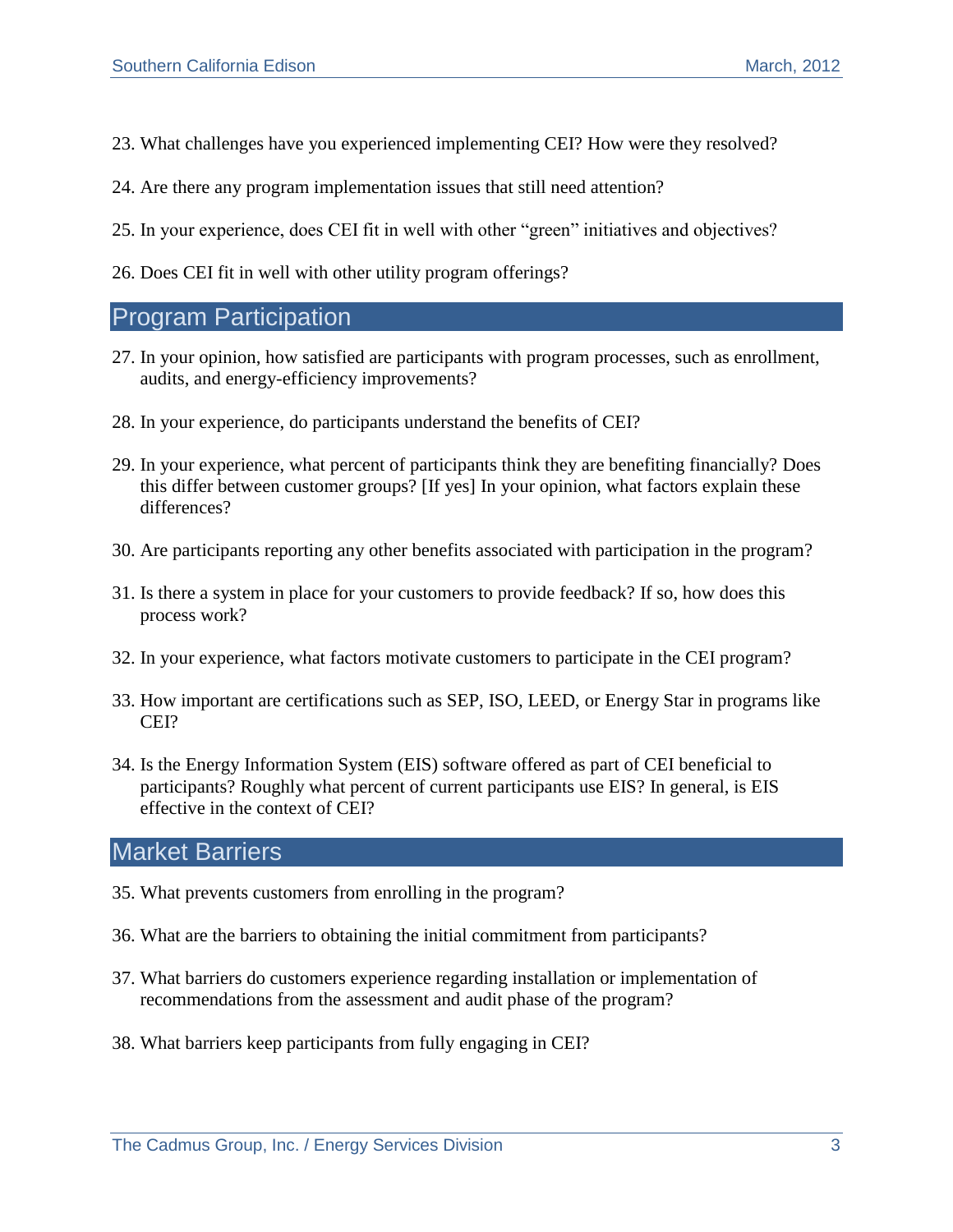- 39. In your opinion, is the CEI program effectively addressing barriers to initial commitment and sustained participation in CEI?
- 40. Do lack of human resources, specifically, pose a barrier to successful implementation of CEI? [If yes] What can the program do to address this barrier?
- 41. In your experience, do different market segments encounter different participation barriers?
- 42. Are certain customer types more or less willing to commit to the long-term timeframe of CEI?
- 43. What other services could the program offer to improve a customer's likelihood of participating and maintaining their commitment to CEI?

## Persistence and Involvement in Other Programs

- 44. Are participants staying engaged in the program?
- 45. Have any participants dropped out of the program?
- 46. What features of the program keep customers engaged?
- 47. What additional features could the program offer to keep participants engaged?
- 48. Do participants show interest in participating in other IOU program offerings?
- 49. Is there a system in place to refer participants to other IOU program offerings? If so, how does this process work? Has it been easy to enroll customers in other programs?

#### Program Tracking

- 50. What is your role in the program data tracking process?
- 51. What data are collected from participants and what reports are produced?
- 52. What additional information could be obtained from participants to facilitate program improvements?
- 53. Are there QA/QC protocols in place for data collection and tracking? [If yes] Please describe the QA/QC procedures.

### Communication with Participants

54. How often do you communicate with program participants?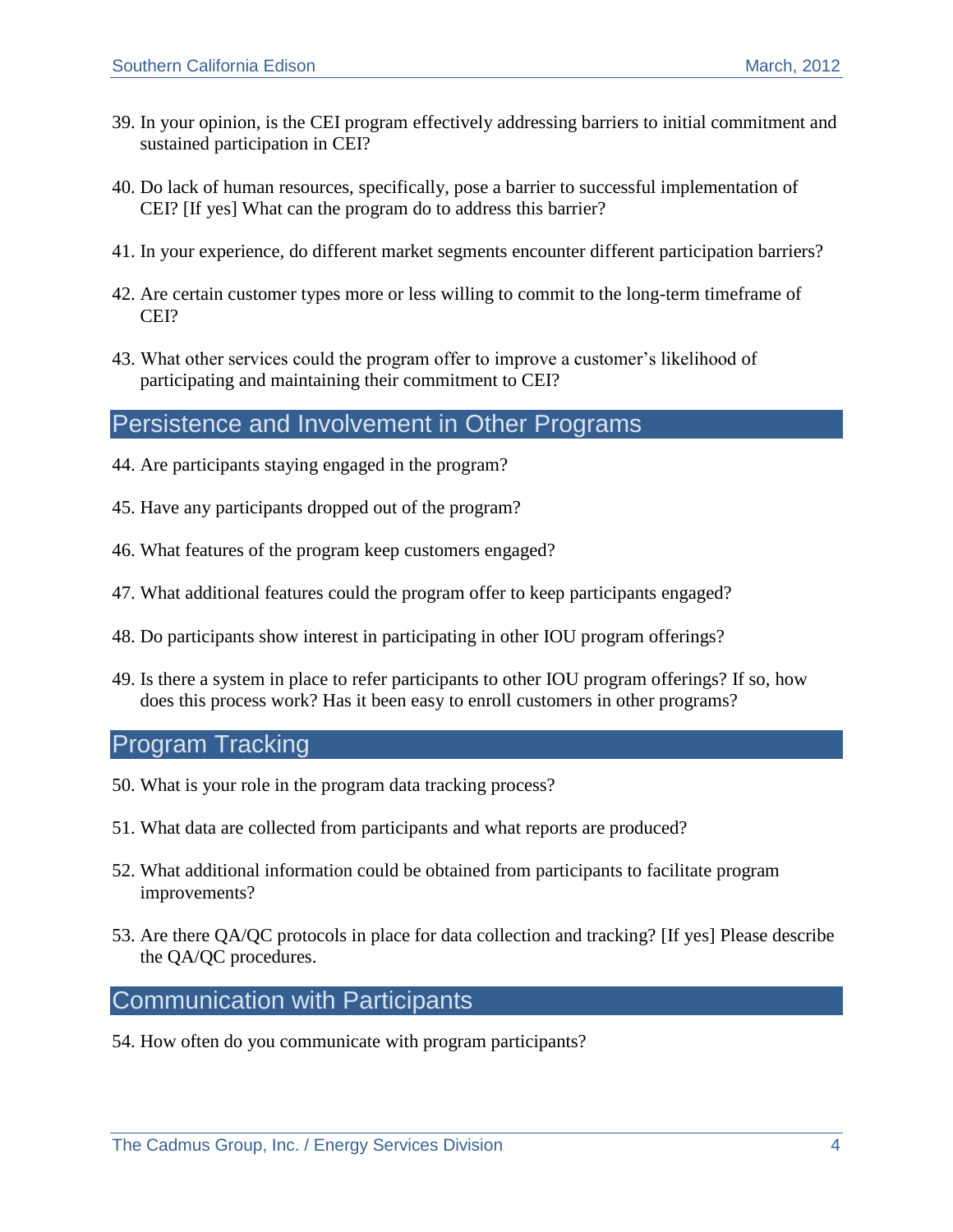- 55. In your opinion, how frequently do participants need contact or support from the IOUs or implementation contractors to remain active in the program?
- 56. Is the current level of communication sufficient to keep customers engaged?
- 57. Do you have any suggestion to improve communication between the IOUs and participating customers?

## Communication with Other IOUs and Implementation Contractors

- 58. How often do you communicate with the other IOUs that are delivering the CEI pilot program?
- 59. Is this level of communication sufficient to successfully implement the program?
- 60. Do you have any suggestion to improve communication between IOUs?
- 61. How often do you communicate with the implementation contractor?
- 62. Again, is this level of communication adequate?
- 63. Do you have any suggestions to improve communication between the IOUs and implementation contractors?

#### Program Evaluation

- 64. What can Cadmus ask of the implementation contractors to help inform the implementation of the program?
- 65. What can Cadmus ask of program participants and nonparticipants to help inform the implementation of the program?
- 66. What information can the evaluation provide that will be of most use to the IOUs?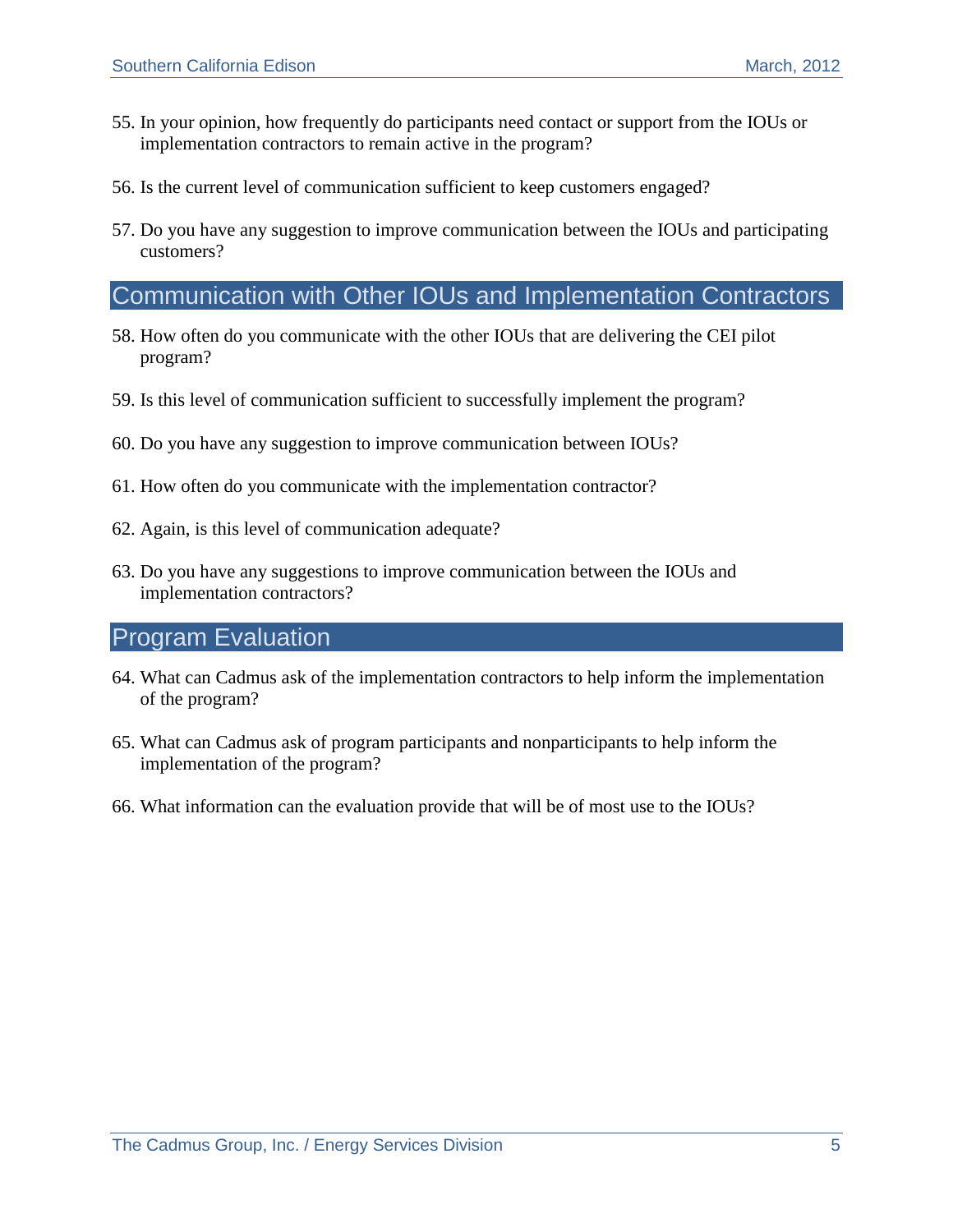

# **Continuous Energy Improvement Pilot**

# **CPUC Staff Interview Guide**

Interviewer: Date: Name: Title:

### **Introduction**

Hello, my name is [X] and I'm calling from the Cadmus Group. As you know, we are conducting a process evaluation of the Continuous Energy Improvement, or CEI, pilot program. As part of this evaluation, we are interviewing staff involved with the program to gather feedback on program design, delivery, and perceived customer perceptions. Thank you for taking the time to speak with me today.

#### Program Involvement

First, I'd like to get an idea of your involvement in the CEI pilot program.

- 1. Can you provide a general overview of your roles and responsibilities?
- 2. Please briefly describe the roles and responsibilities of other parties at the CPUC who are involved in the program.
- 3. Do you have any past experience with CEI programs? [If yes] Please describe your experience.

### Program Goals and Objectives

Now, I'd like to talk about the goals and objectives of the CEI pilot program.

- 4. What are the goals of the program? [If needed, probe for savings targets, participation targets, persistence targets, market transformation, and customer satisfaction.]
- 5. What is the CPUC hoping to learn from the Pilot program?
- 6. What is the target market for the CEI program? Do you think this an appropriate target market? Are there customer types that you don't think CEI should target? Are there customer types not currently targeted that you think would be good candidates for CEI?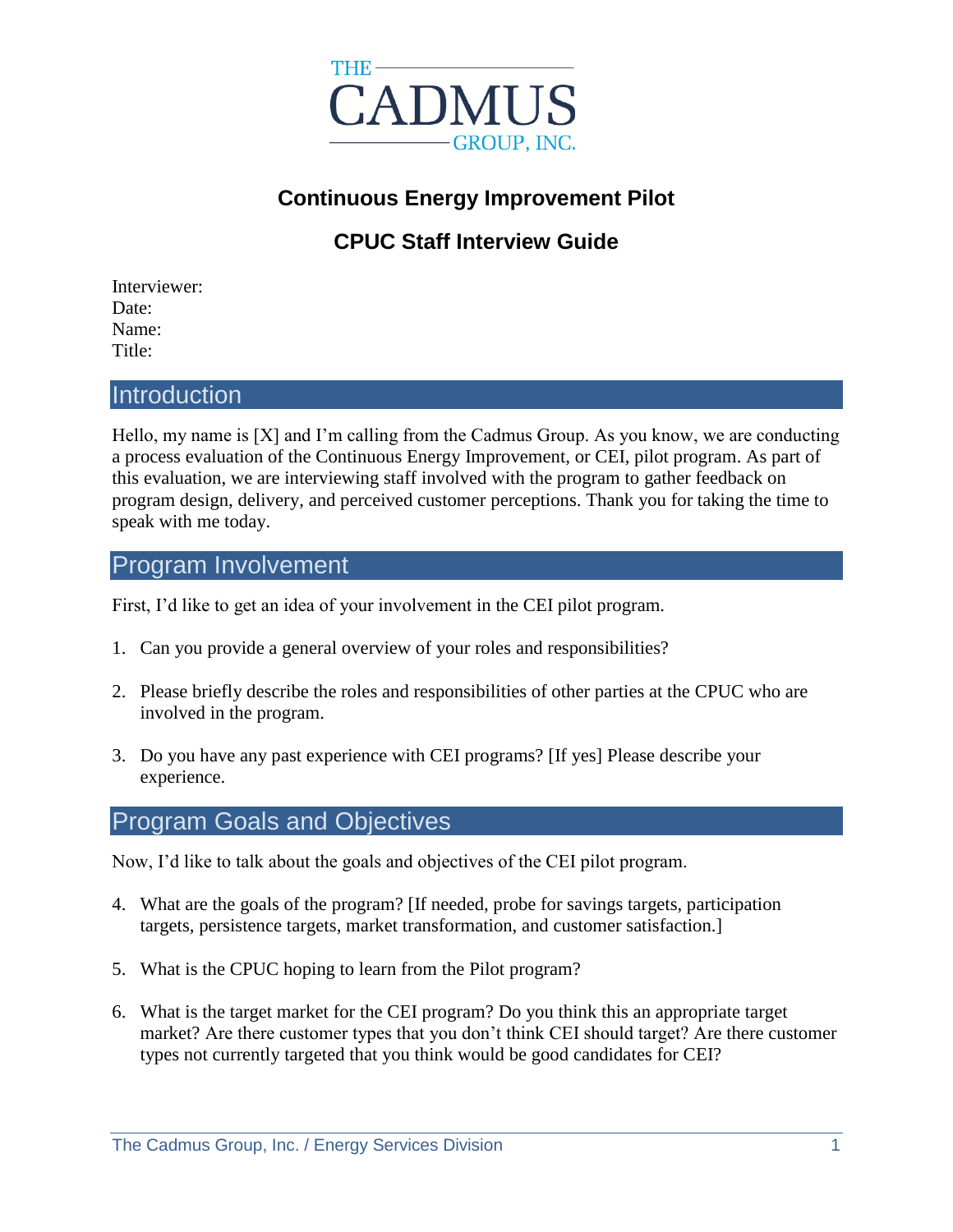## Program Design and Implementation

- <span id="page-17-0"></span>7. Were you involved in program design? [If yes] Please describe the program design process.
- 8. [If  $7 = Yes$ ] What key issues did you consider during the program design phase?
- 9. [If  $7 = Yes$ ] Did you face any challenges during program design? [If yes] How were they resolved?
- 10. Are there any program design issues that still need to be addressed or ways you would like to see the program changed in the future?
- 11. What successes have you seen with the implementation of the CEI program (utility and CPUC successes)?
- 12. What challenges have there been with the implementation of CEI (utility challenges as well as CPUC challenges)? How were they resolved?
- 13. What role does the CPUC see for CEI in the future? What about in relation to other utility program offerings?
- 14. If CEI is included in the next IOU planning cycle, what changes to the program would you like to see? [discuss claiming energy savings, offering incentives, target customers, etc]

## Program Participation

- 15. What factors motivate customers to participate in the CEI program?
- 16. What features of the program keep customers engaged?
- 17. What additional features could the program offer to keep participants engaged?
- 18. How important are certifications such as SEP, ISO, LEED, or Energy Star in programs like CEI?

# Market Barriers

- 19. In your opinion, what prevents customers from enrolling in the program?
- 20. Are there any other barriers that prevent customers from moving forward in the program (creating a CEI plan, installing equipment, fully engaging)?
- 21. Do you think that different market segments encounter different participation barriers?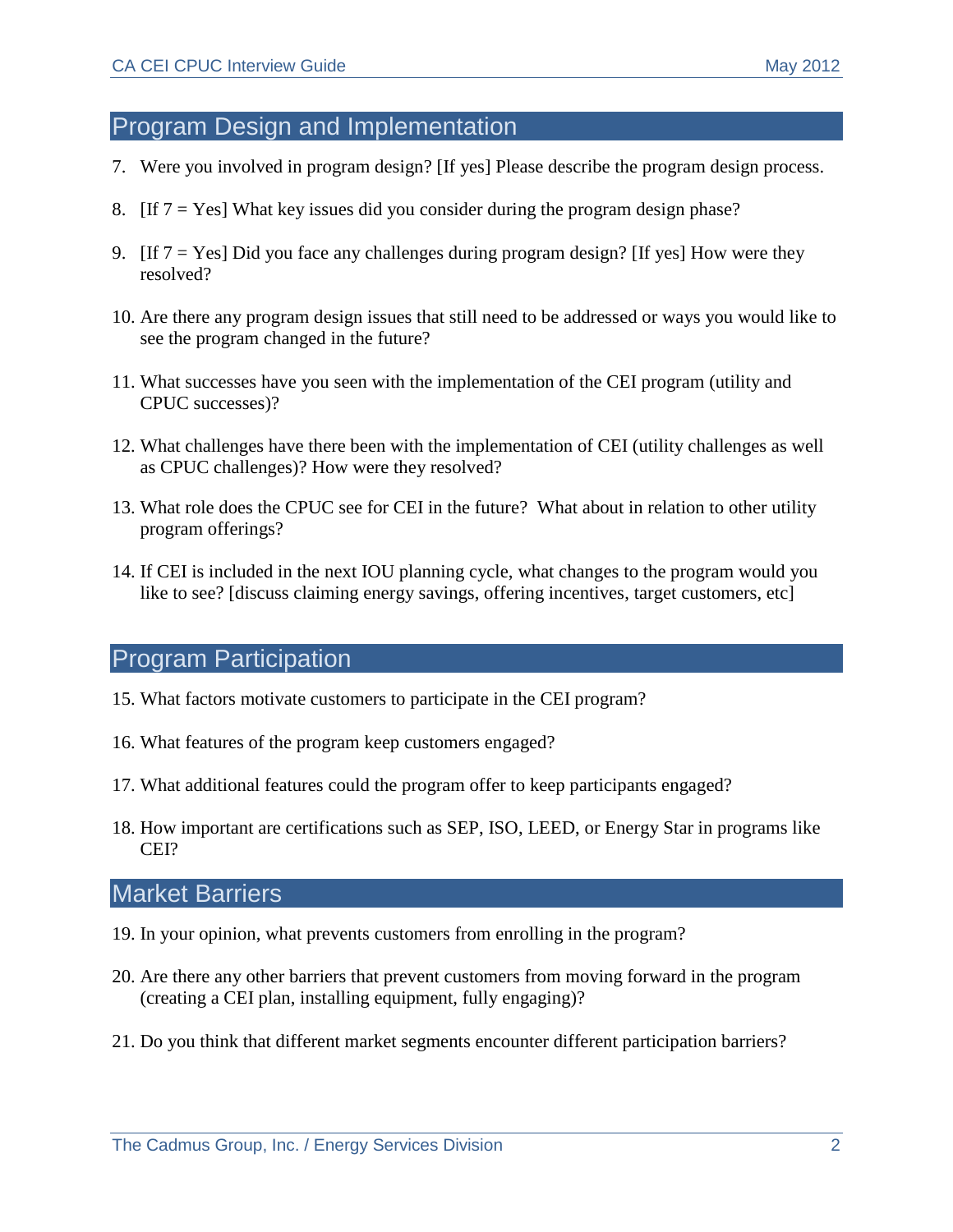- 22. In your opinion, are the IOUs and their implementation contractors effectively addressing barriers to initial commitment and sustained participation in CEI?
- 23. What other services could the program offer and IOUs/implementation contracts provide to improve a customer's likelihood of participating and maintaining their commitment to CEI?

## Communication with Other IOUs and Implementation Contractors

- 24. How often do you communicate with the IOUs that are delivering the CEI pilot program?
- 25. Is this level of communication sufficient?
- 26. How often do you communicate with the implementation contractors?
- 27. Again, is this level of communication adequate?
- 28. Do you have any suggestions to improve communication between the CPUC, the IOUs and the implementation contractors?

## Program Evaluation

- 29. What can Cadmus ask of program participants and nonparticipants to help inform the implementation of the program?
- 30. What information can the evaluation provide that will be of most use to the CPUC?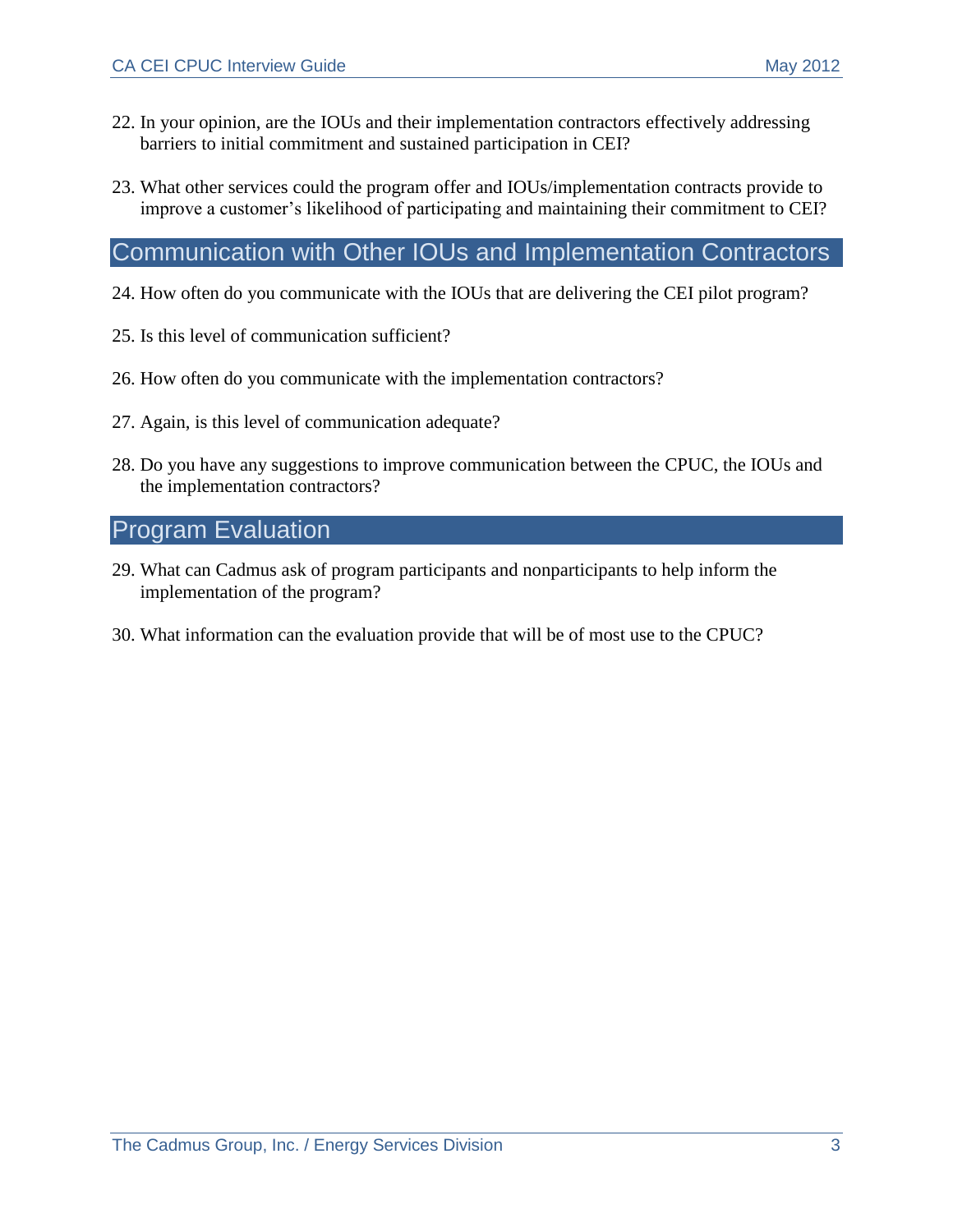# **APPENDIX D. CEI ADVISOR INTERVIEW GUIDE**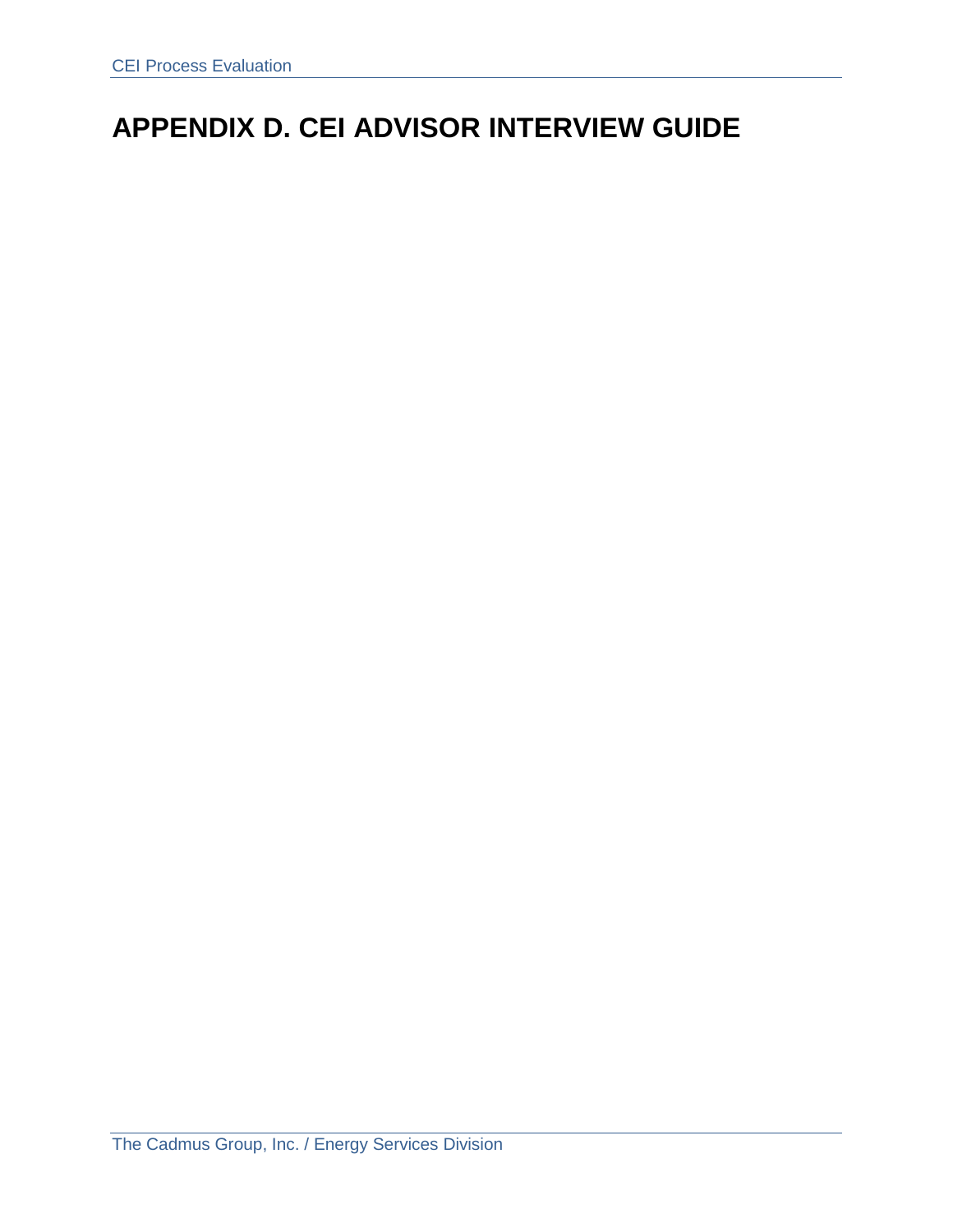

# **Continuous Energy Improvement Pilot CEI Advisor Interview Guide**

Interviewer: Date: Name: Company: Title:

#### **Introduction**

Hello, my name is [Name] and I'm calling from the Cadmus Group. As you know, we are conducting a process evaluation of the Continuous Energy Improvement, or CEI, pilot program run by [Utility]. As part of this evaluation, we are interviewing program implementation staff to gather feedback on program design, delivery, and perceived customer perceptions. Thank you for taking the time to speak with me today.

#### Program Involvement

First, I'd like to get an idea of your involvement in the CEI pilot program.

- 1. Can you provide a general overview of your roles and responsibilities?
- 2. Please briefly describe the roles and responsibilities of other parties involved in delivering the program.
- 3. Do you have any past experience delivering CEI to large commercial, industrial, or agricultural customers? [If yes] Please describe your experience.

#### Program Goals and Objectives

Now, I'd like to talk about the goals and objectives of the CEI pilot program.

- 4. What are the short-term goals of the program? [If needed, probe for savings targets, participation targets, persistence targets, market transformation, and customer satisfaction.]
- 5. What are the long-term program goals? [If needed, probe for savings targets, participation targets, persistence targets, market transformation, and customer satisfaction.]
- 6. Are these goals clearly defined for participants? How?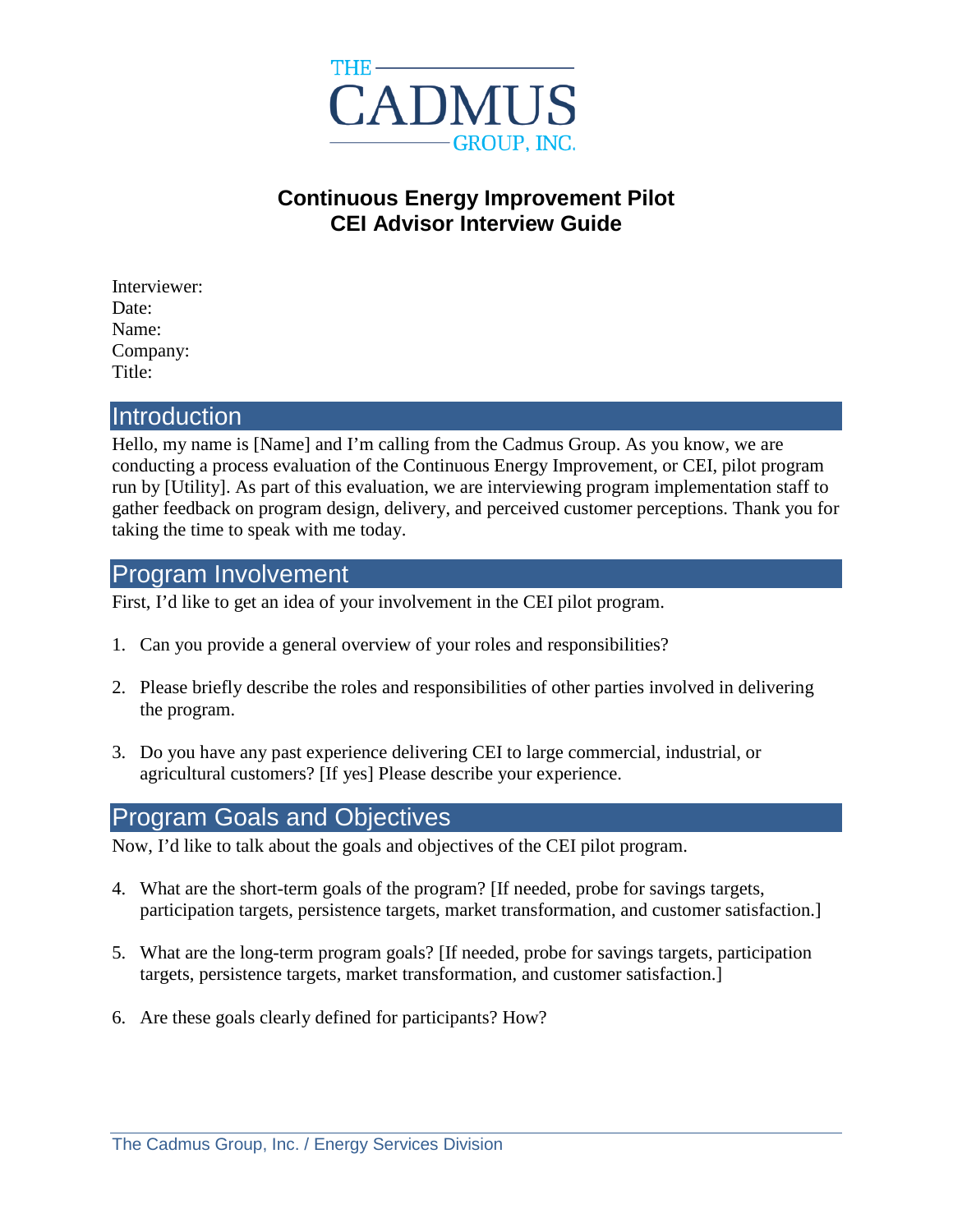- 7. What is the target market for the CEI program? Do you think this an appropriate target market? Are there customer types that you don't think CEI should target? Are there customer types not currently targeted that you think would be good candidates for CEI?
- 8. How large is the target market in [Utility's] service territory?

#### Program Design

- <span id="page-21-0"></span>9. Were you involved in program design? [If yes] Please describe the program design process.
- 10. [If  $9 = Yes$ ] What key issues did you consider during the program design phase?
- 11. [If [9](#page-21-0) = Yes] Did you face any challenges during program design? [If yes] How were they resolved?
- 12. Are there any program design issues that still need to be addressed?
- 13. How does this program's approach to CEI differ from other programs? How do CEI programs in general differ from typical energy-efficiency programs?

## Marketing and Outreach

- 14. Can you please describe the marketing and outreach strategy for the CEI program?
- 15. What is the role of Account Executives in marketing and outreach?
- 16. Is the current marketing and outreach strategy effective in motivating customers to commit to the program?
- 17. How could program marketing and outreach be improved?
- 18. What steps are in place to help ensure the level of customer commitment is sufficient for successful implementation of CEI?
- 19. In your opinion, how could the customer recruitment process be improved?

# Program Implementation

- 20. Please briefly describe the program implementation and delivery strategy from your perspective.
- 21. What is the role of Account Executives in program implementation? What skills are necessary for Account Executives to successfully recruit customers and maintain their commitment to CEI?
- 22. What successes have you experienced implementing CEI?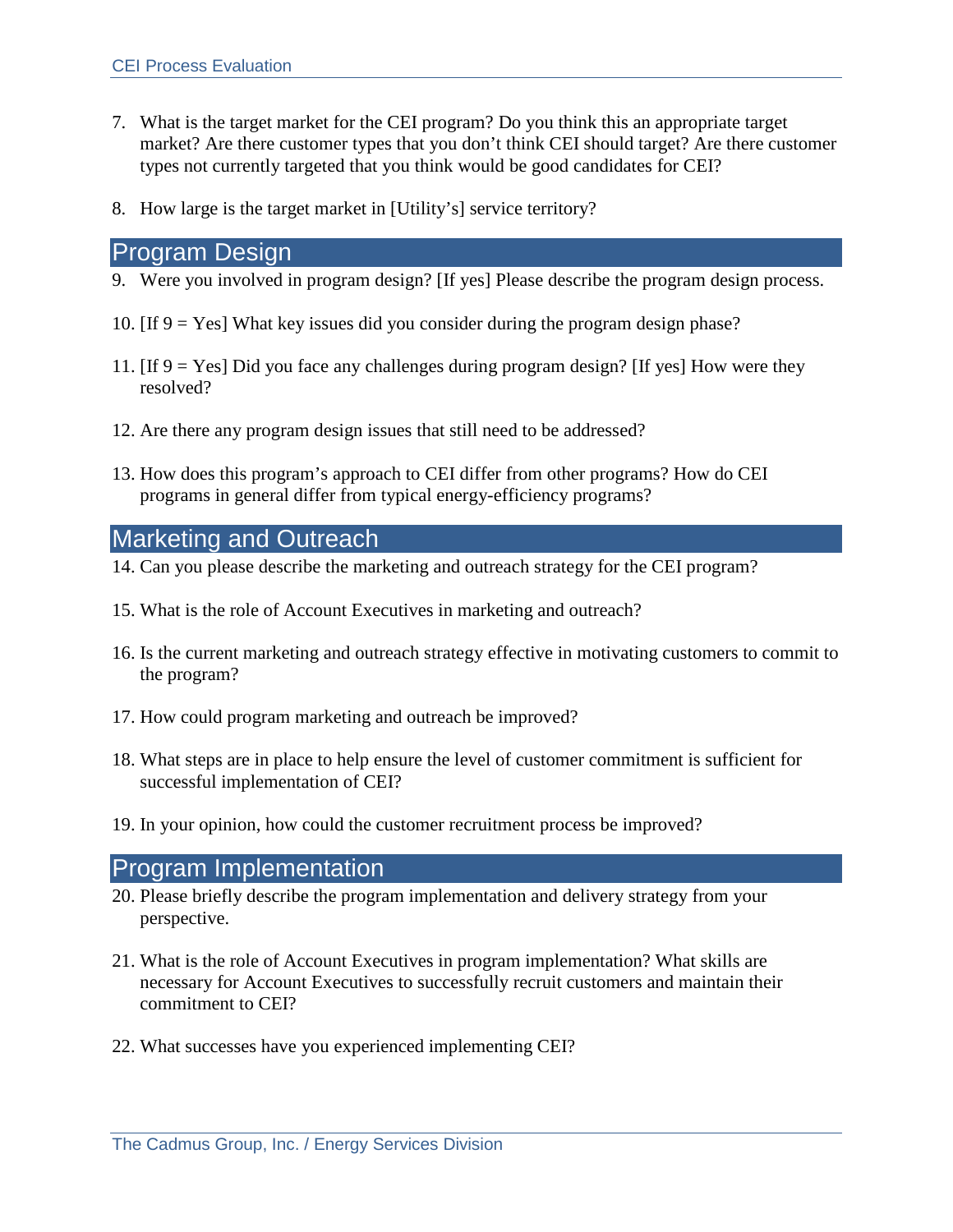- 23. What challenges have you experienced implementing CEI? How were they resolved?
- 24. Are there any program implementation issues that still need attention?
- 25. In your experience, does CEI fit in well with other "green" initiatives and objectives?
- 26. Does CEI fit in well with other utility program offerings?

## Program Participation

- 27. In your opinion, how satisfied are participants with program processes, such as enrollment, audits, and energy-efficiency improvements?
- 28. In your experience, do participants understand the benefits of CEI?
- 29. In your experience, what percent of participants think they are benefiting financially? Does this differ between customer groups? [If yes] In your opinion, what factors explain these differences?
- 30. Are participants reporting any other benefits associated with participation in the program?
- 31. Is there a system in place for your customers to provide feedback? If so, how does this process work?
- 32. In your experience, what factors motivate customers to participate in the CEI program?
- 33. How important are certifications such as SEP, ISO, LEED, or Energy Star in programs like CEI?
- 34. Is the Energy Information System (EIS) software offered as part of CEI beneficial to participants? Roughly what percent of current participants use EIS? In general, is EIS effective in the context of CEI?

## Market Barriers

- 35. What prevents customers from enrolling in the program?
- 36. What are the barriers to obtaining the initial commitment from participants?
- 37. What barriers do customers experience regarding installation or implementation of recommendations from the assessment and audit phase of the program?
- 38. What barriers keep participants from fully engaging in CEI?
- 39. In your opinion, is the CEI program effectively addressing barriers to initial commitment and sustained participation in CEI?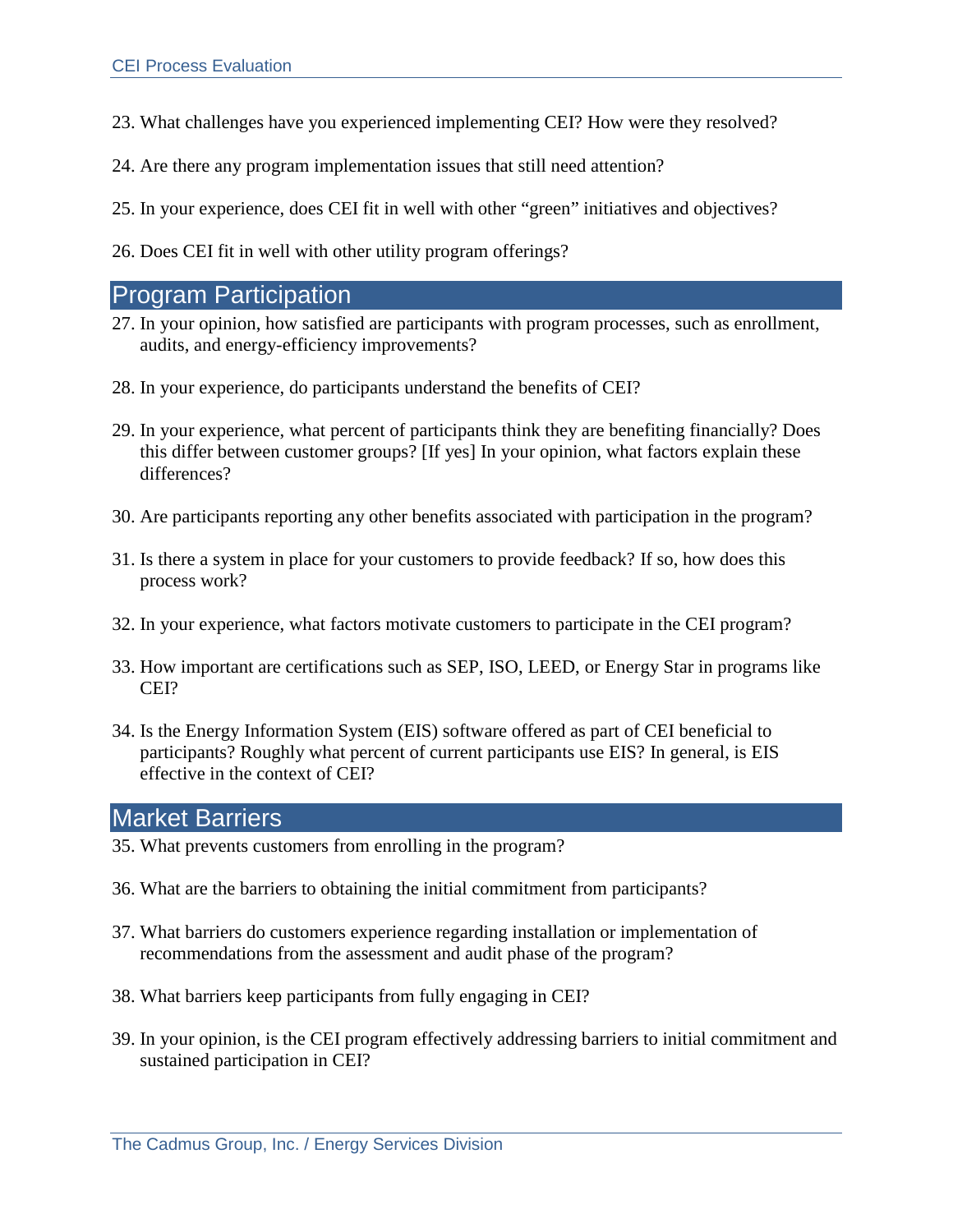- 40. Do lack of human resources, specifically, pose a barrier to successful implementation of CEI? [If yes] What can the program do to address this barrier?
- 41. In your experience, do different market segments encounter different participation barriers?
- 42. Are certain customer types more or less willing to commit to the long-term time frame of CEI?
- 43. What other services could the program offer to improve a customer's likelihood of participating and maintaining their commitment to CEI?

## Persistence and Involvement in Other Programs

- 44. Are participants staying engaged in the program?
- 45. Have any participants dropped out of the program?
- 46. What features of the program keep customers engaged?
- 47. What additional features could the program offer to keep participants engaged?
- 48. Do participants show interest in participating in other IOU program offerings?
- 49. Is there a system in place to refer participants to other IOU program offerings? If so, how does this process work? Has it been easy to enroll customers in other programs?

#### Program Tracking

- 50. What is your role in the program data tracking process?
- 51. What data are collected from participants and what reports are produced?
- 52. What additional information could be obtained from participants to facilitate program improvements?
- 53. Are there QA/QC protocols in place for data collection and tracking? [If yes] Please describe the QA/QC procedures.

#### Communication with Participants

- 54. How often do you communicate with program participants?
- 55. In your opinion, how frequently do participants need contact or support from the IOUs or implementation contractors to remain active in the program?
- 56. Is the current level of communication sufficient to keep customers engaged?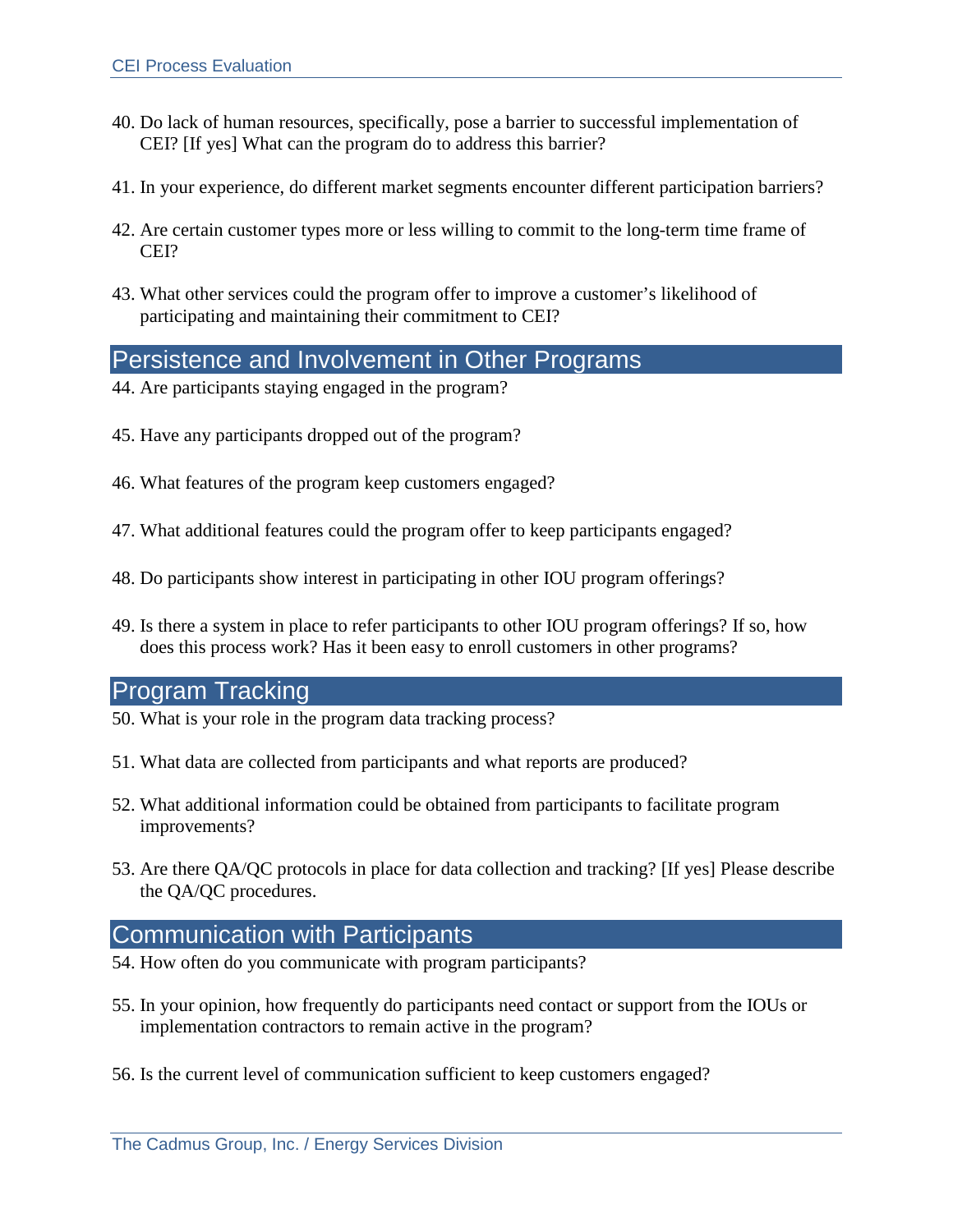57. Do you have any suggestion to improve communication between the IOUs and participating customers?

### Communication with IOUs

- 58. How often do you communicate with the IOU?
- 59. Is this level of communication sufficient to successfully implement the program?
- 60. Do you have any suggestion to improve communication between the implementation contractors and IOUs?

## Program Evaluation

- 61. What can Cadmus ask of program participants and nonparticipants to help inform the implementation of the program?
- 62. What information can the evaluation provide that will be of most use to the implementation contractors?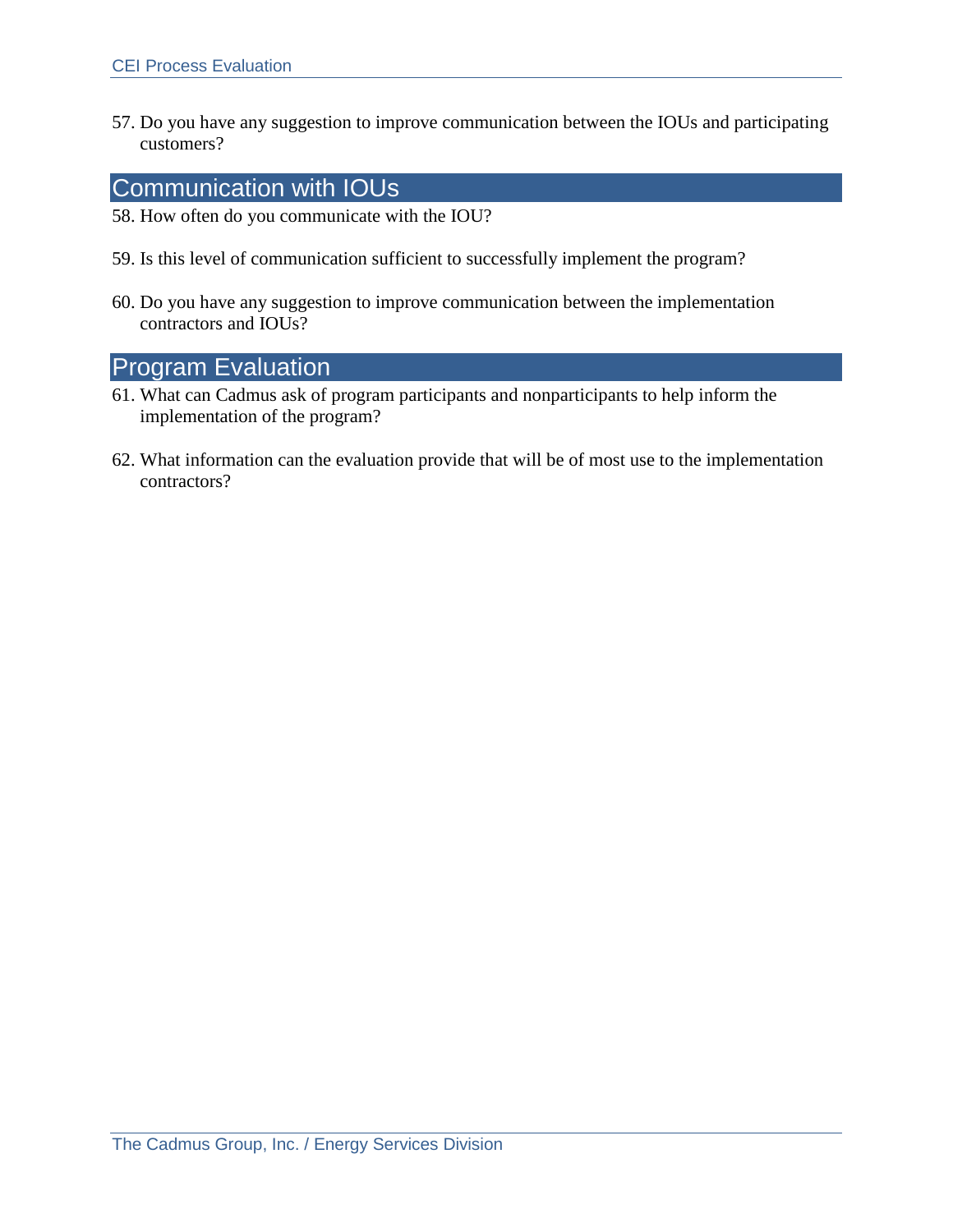# **APPENDIX E. ACCOUNT EXECUTIVE INTERVIEW GUIDE**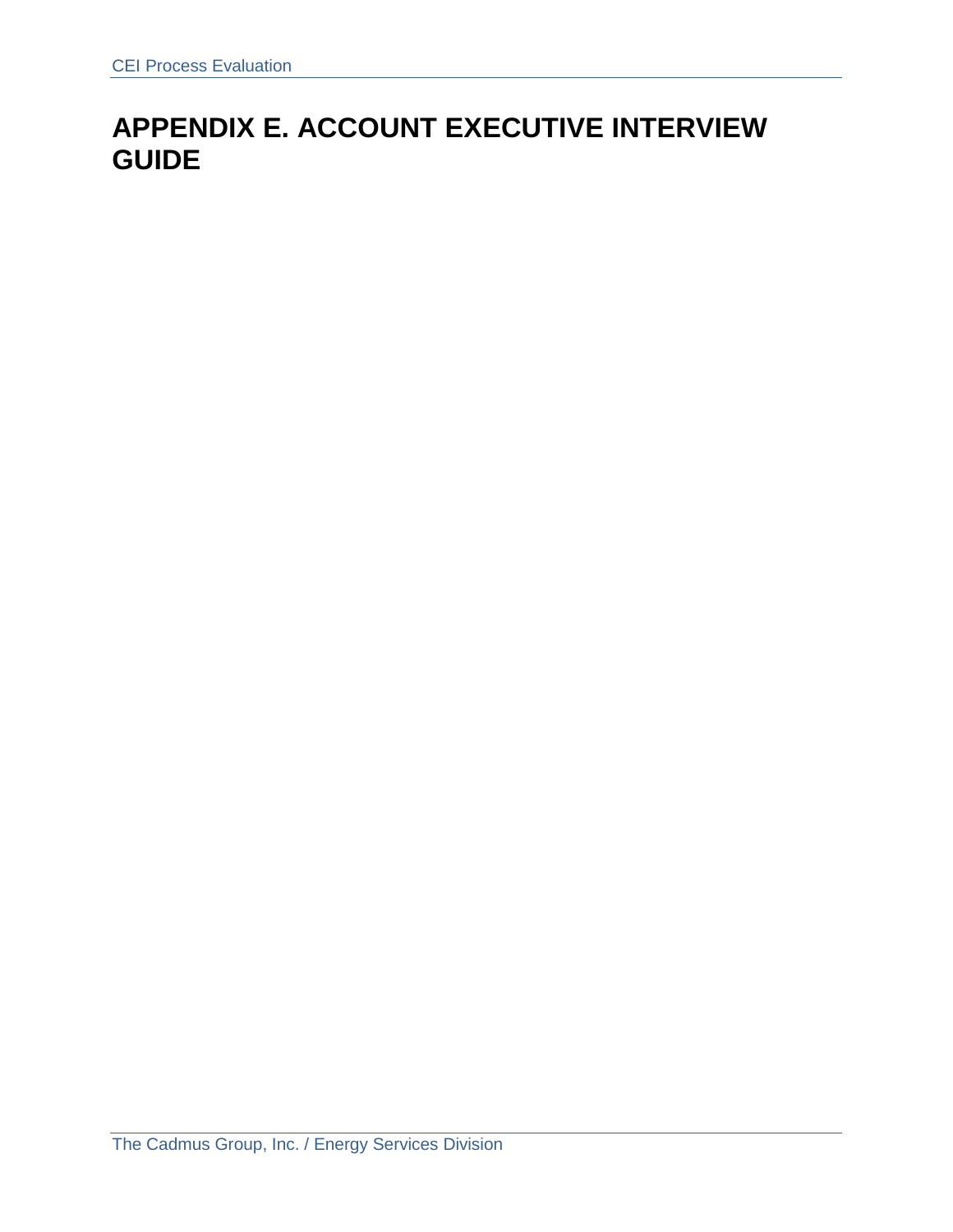

# **Continuous Energy Improvement Pilot**

# **Account Executive Interview Guide**

Interviewer: Date: Name: IOU: Title:

#### **Introduction**

Hello, my name is [X] and I'm calling from the Cadmus Group. We are conducting an evaluation of the Continuous Energy Improvement, or CEI, pilot program. As part of this evaluation, we are interviewing account executives to gather information on their involvement in and experience with the program as well as their suggestions for improvement. Thank you for taking the time to speak with me today.

### Program Involvement & Awareness

First, I'd like to get an idea of your involvement in the CEI pilot program.

- 1. Can you provide a general overview of your role at [INSERT UTILITY NAME] and specifically describe what your role is in the CEI program?
- 2. How did you first hear about the program?
- 3. Did you get information about the program from any other sources (probe for presentations/trainings/marketing materials)?
- 4. As you were first learning about the program did you discuss it with any of [INSERT UTILITY NAME]'s CEI advisors who are administering the program?

[If yes to 4, ask 5 through 8 otherwise skip to 9]

5. Do you feel the CEI advisor was well informed about the program and that they could clearly explain the details of the program?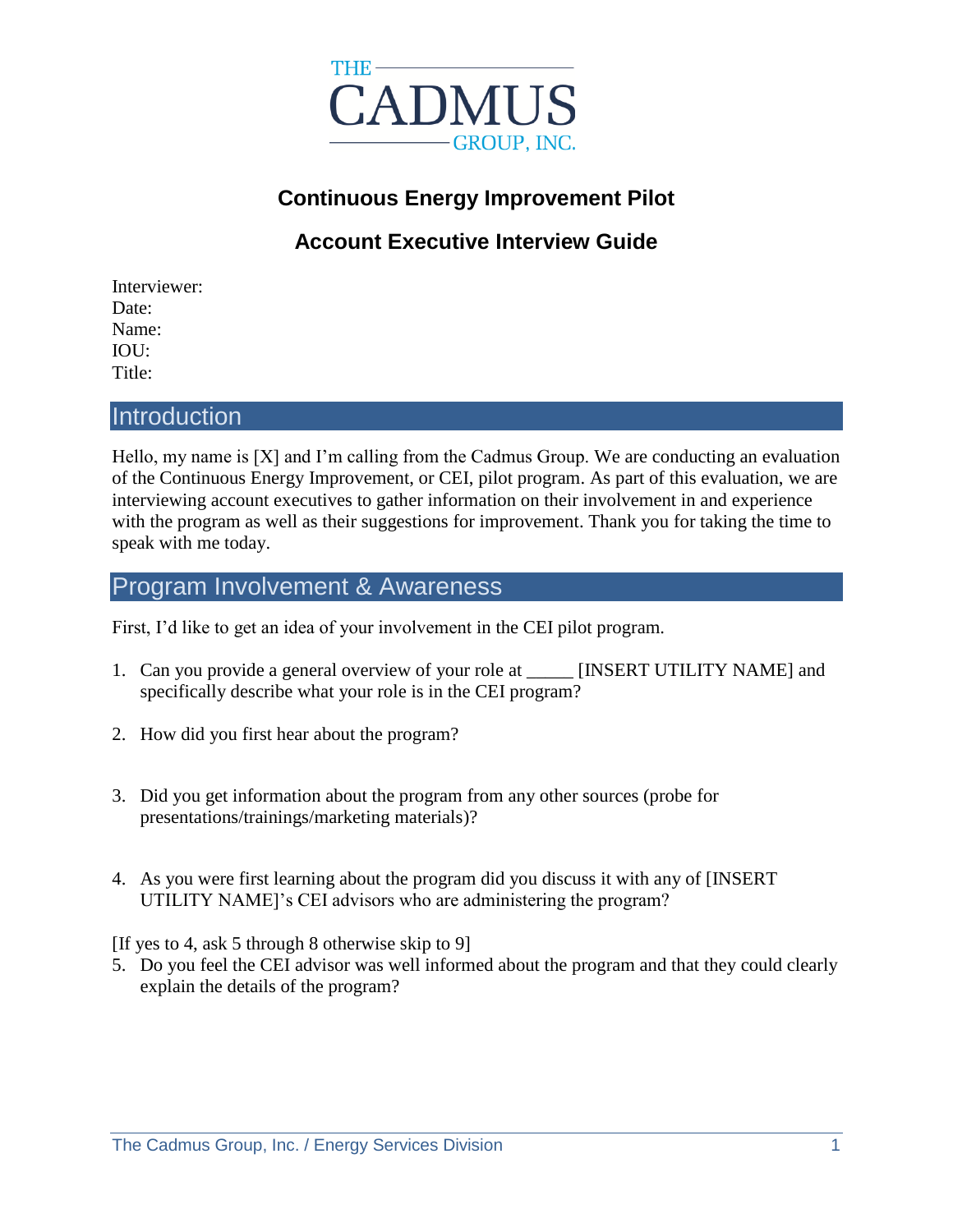- 6. Do you feel like the CEI advisor provided you with enough information about the program?
- 7. Do you think that the CEI advisor was good at promoting the program to all account executives in general? Why or why not?
- 8. Why did you decide to become an active promoter of the program?
- 9. What other energy-efficiency programs do you promote to your customers?

#### Program Goals and Objectives

Now, I'd like to talk about the goals and objectives of the CEI pilot program.

- 10. In your opinion, what are the goals of the program?
- 11. What do you think are the main benefits for customers who participate in the program?
- 12. Do you think these goals or benefits are different from other utility sponsored programs? If so, how?
- 13. What is the market that you target when promoting the CEI program? (Probe for customer type, size, resources, etc.)
- 14. Are there customer types that you don't think CEI should target? Are there customer types not currently targeted that you think would be good candidates for CEI?

#### Marketing and Outreach

Next, I would like to hear a little more about how promote the program to your customers.

- 15. Can you please describe the marketing and outreach strategy you employ for the CEI program?
- 16. Do you have any marketing materials you use while promoting the program? What about key messages?
- 17. What role do the CEI advisors have in recruiting customers?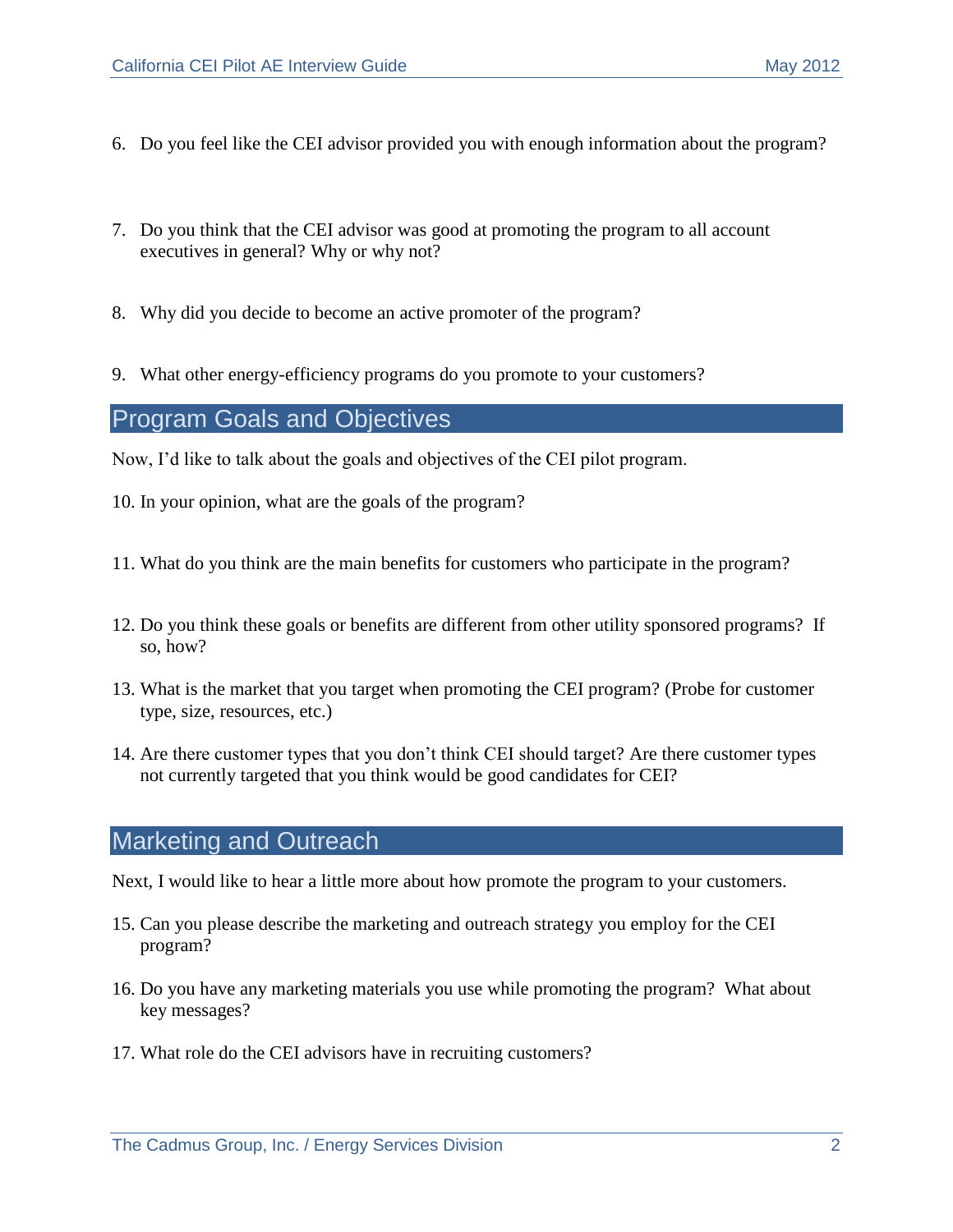18. Have you participated in any joint outreach or marketing with the CEI advisors? If so, did you think this joint effort was successful? Are there any improvements you would suggest?

19.

- 20. Do you think the current marketing and outreach strategy is effective in motivating customers to commit to the program?
- 21. How could program marketing, outreach and recruitment process be improved?

## Program Participation

- 22. What motivates customers to commit to the program?
- 23. In your experience, do participants understand the benefits of CEI? (Probe for financial benefits, energy savings, etc.) Does this differ between customer groups? [If yes] In your opinion, what factors explain these differences?
- 24. Once a customer has expressed interest in the program what steps do you take to enroll them in the program?
- 25. What role do you play in your customers' ongoing participation in the program? (Probe for regular CEI meeting, checking in with the customer, enrolling them in other programs, working with the CEI advisor.)
- 26. Are participants staying engaged in the program? Have any participants dropped out of the program?
- 27. What features of the program keep customers engaged?
- 28. What additional features could the program offer to keep participants engaged?
- 29. Is there a system in place for your customers to provide feedback? If so, how does this process work?
- 30. In your opinion, how satisfied are participants with program processes, such as enrollment, audits, and energy-efficiency improvements?
- 31. Do participants show interest in participating in other IOU program offerings?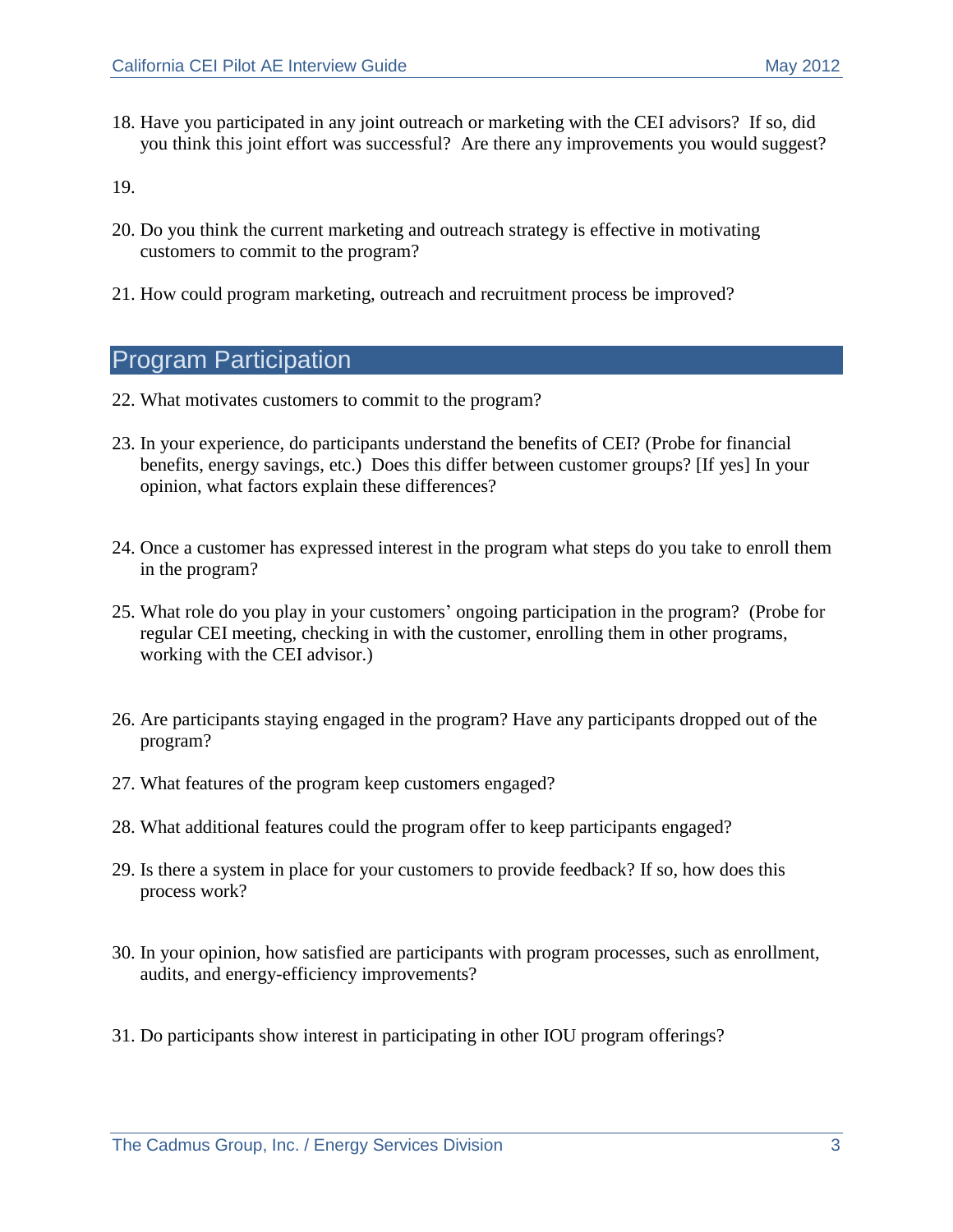32. Is there a system in place to refer participants to other IOU program offerings? If so, how does this process work? Has it been easy to enroll customers in other programs?

#### **Communication**

- 33. How often do you communicate with program participants? Is the current level of communication sufficient to keep customers engaged?
- 34. In your opinion, how frequently do participants need contact or support from the IOUs or CEI advisors to remain active in the program?
- 35. Do you regularly communicate with the CEI advisor? If so, in what capacity (meetings with the customer, check ins, ongoing promotion of the program)?
- 36. Are you satisfied with the level and type of communication you have with the CEI advisor?
- 37. Do you have any suggestions to improve communication between the IOUs, CEI advisors, and participating customers?

## Market Barriers

- 38. What prevents customers from enrolling in the program?
- 39. What barriers do customers experience regarding installation or implementation of recommendations from the assessment and audit phase of the program?
- 40. In your opinion, is the CEI program effectively addressing barriers to initial commitment and sustained participation in CEI? Why or why not?
- 41. In your experience, do different market segments encounter different participation barriers? Why or why not?
- 42. Are certain customer types more or less willing to commit to the long-term timeframe of CEI? Why or why not?
- 43. What other services could the program offer to improve a customer's likelihood of participating and maintaining their commitment to CEI?
- 44. What are the barriers to account executives promoting the program?
- 45. What improvements can be made to the program and the outreach strategy to encourage more account executive involvement in the program?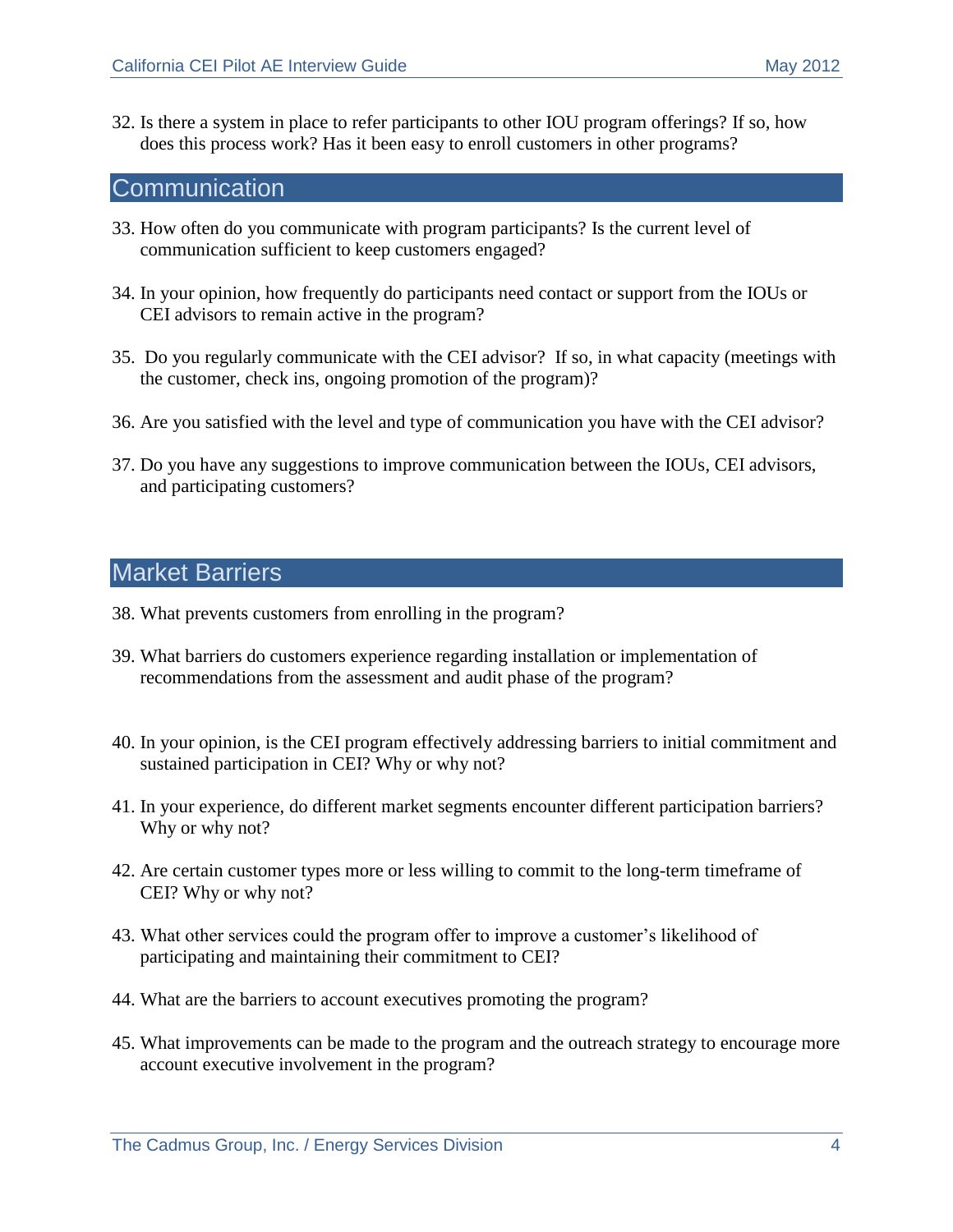# **Closing**

- 46. Overall, what do you think are the programs strengths?
- 47. What program improvements could be made?

Thank you for your time.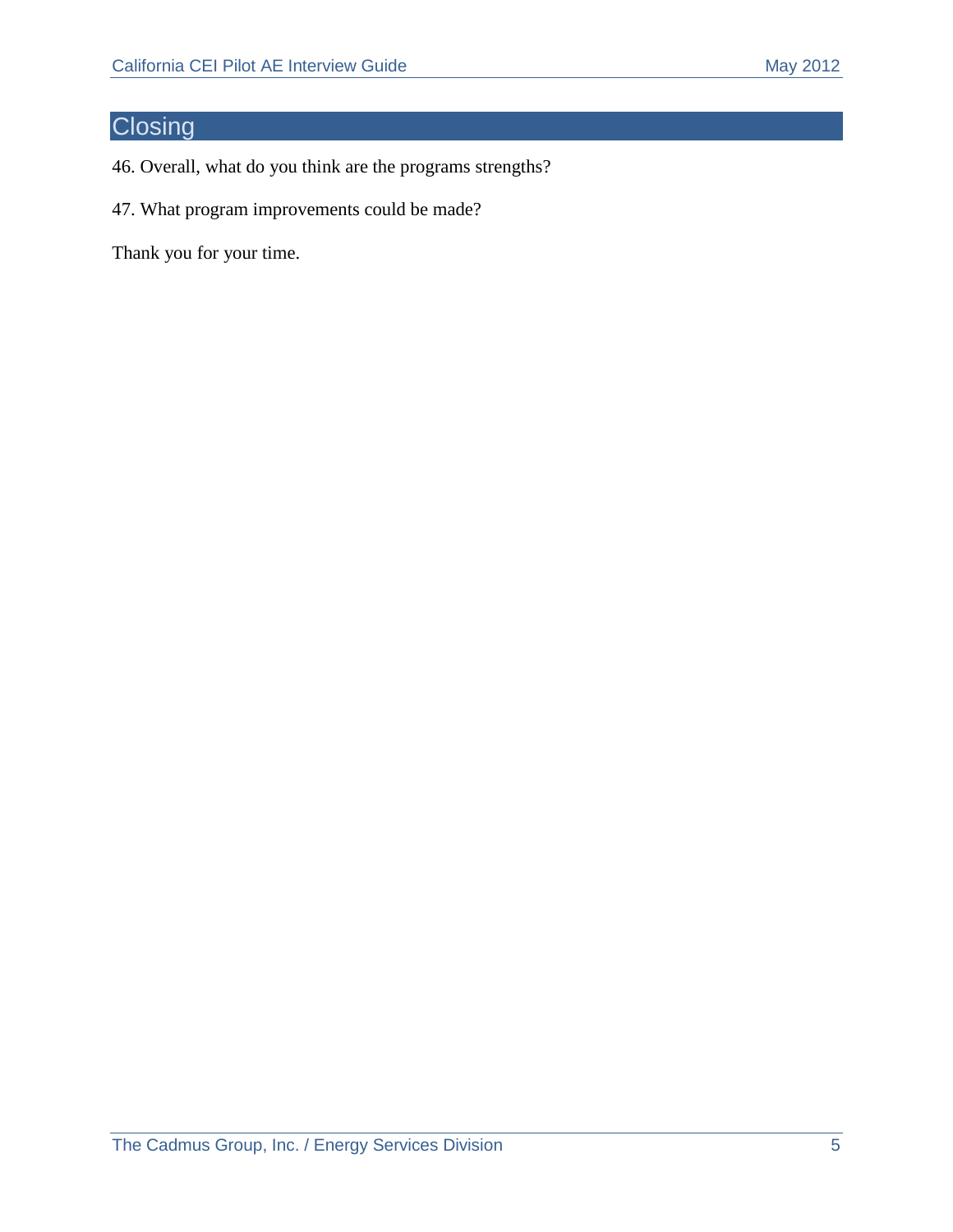# **APPENDIX F. PARTICIPANT INTERVIEW GUIDE**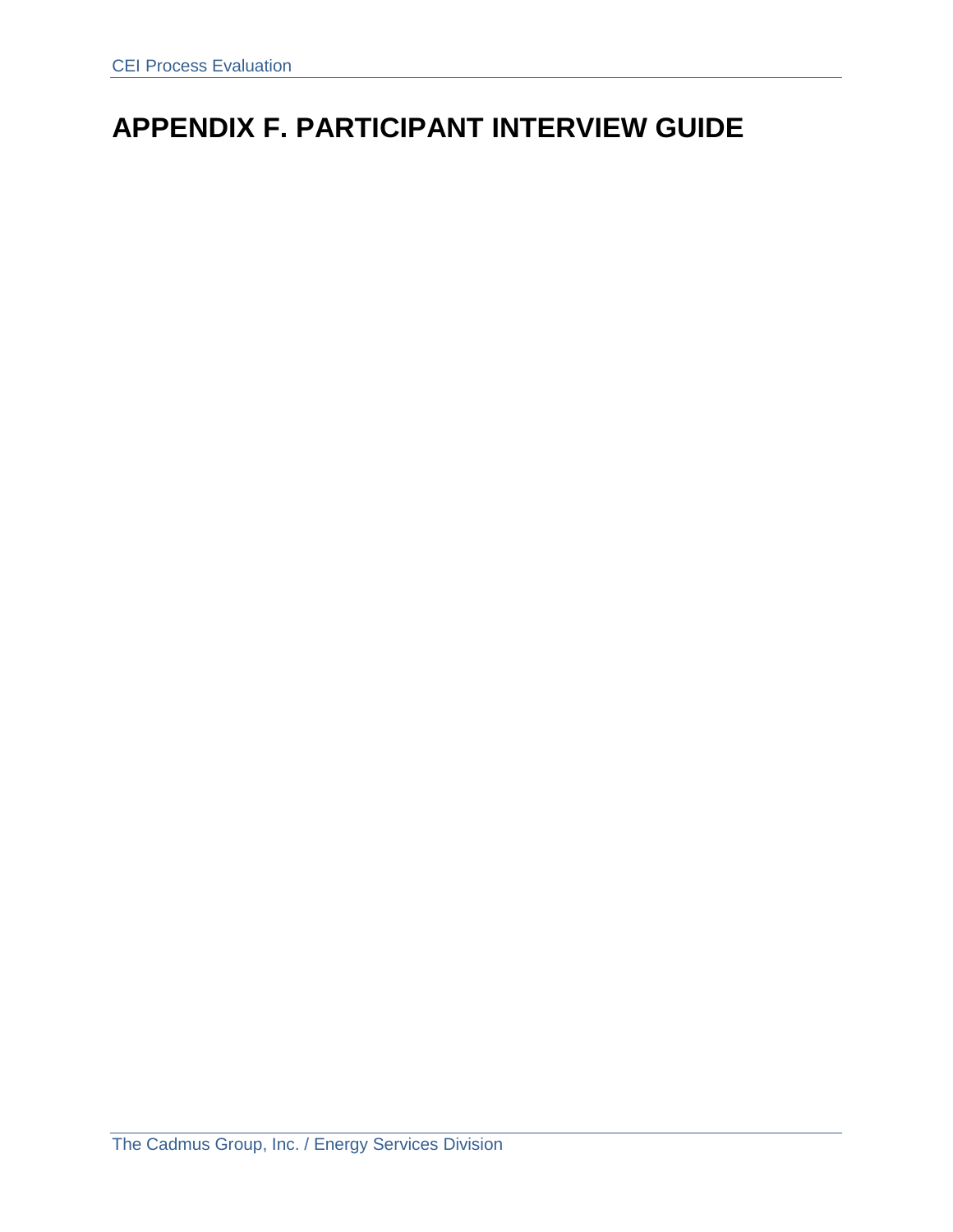

# **Continuous Energy Improvement Pilot**

**Participant Interview Guide**

Interviewer: Date: Contact Name: Company: Phone Number: Sector: Date of enrollment: Stage in CEI: Utility: CEI Advisor:

#### **Introduction**

Hello, my name is [X] and I'm calling from the Cadmus Group. Your name was provided by [UTILITY] as the lead for your company's Continuous Energy Improvement Efforts. We are currently conducting an evaluation of the Continuous Energy Improvement program offered by [UTILTY] and are interviewing participants to gather information on their involvement in and experience with the program as well as their suggestions for improvement.

- 1. Do you have some time today to discuss the CEI program?
	- 1. Yes
	- 2. No (reschedule for a better time)

Thank you for taking the time to speak with me today.

### Program Involvement & Awareness

First, I'd like to get an idea of your role at [COMPANY NAME] and your involvement in the CEI pilot program.

- 1. Can you tell me what your title is and give a general overview of what you do at [COMPANY NAME]?
- 2. How do your job duties relate to energy use at your facility?
- 3. What role do you play in your company's participation in the CEI program?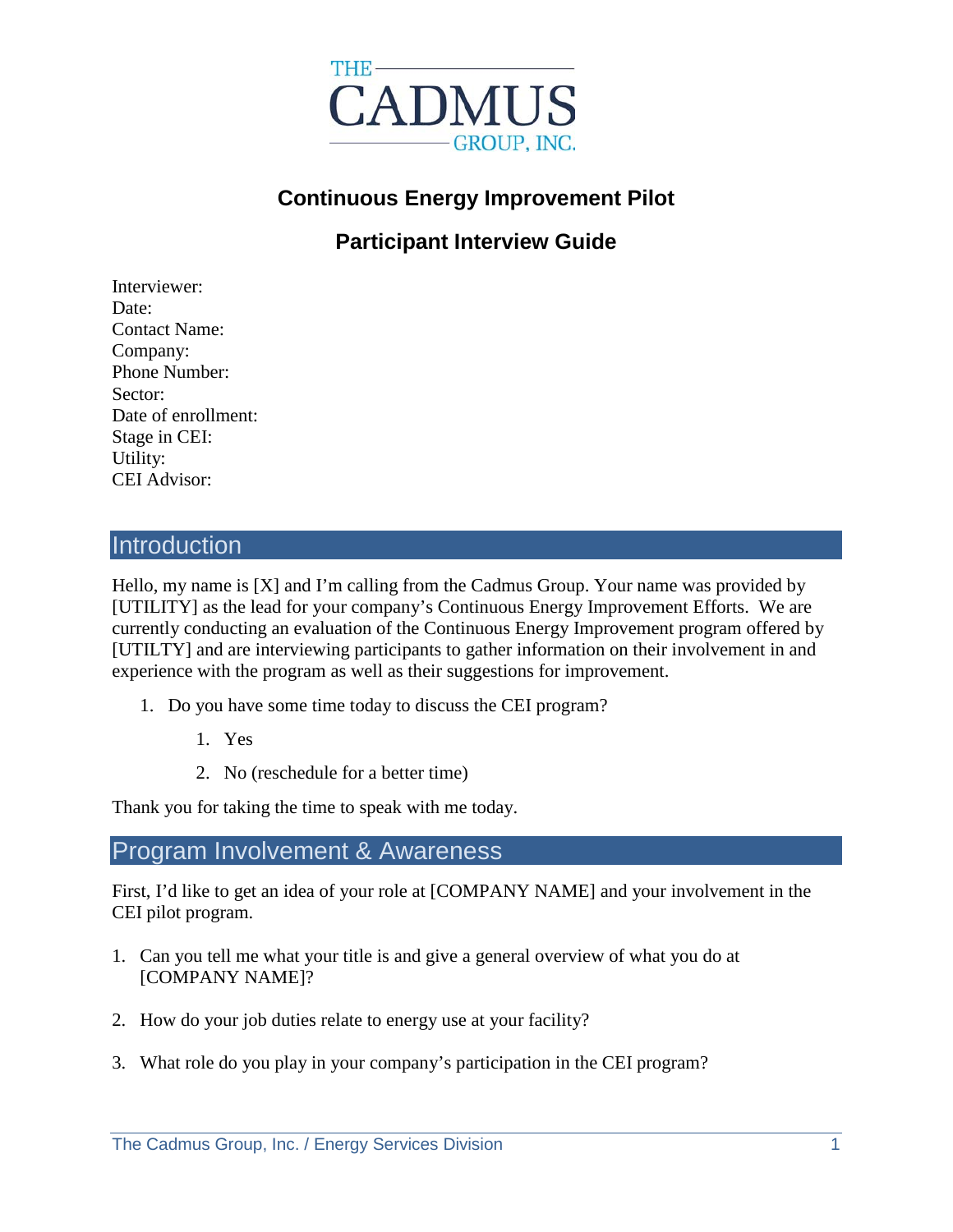- <span id="page-33-0"></span>4. How did you first hear about the CEI program?
	- 1. Account Executive
	- 2. CEI Advisor
	- 3. CEI Advisor and Account Executive
	- 4. Other
		- a. *[IF [4=](#page-33-0)4]* As you were first learning about the program did you discuss it with anyone from [CEI ADVISOR FIRM] or your account executive from [UTILITY NAME]?
		- b. *[IF [4=](#page-33-0)1]* As you were first learning about the program did you discuss it with anyone from [CEI ADVISOR FIRM]?
		- c. *[IF [4=](#page-33-0)2]* As you were first learning about the program did you discuss it with your account executive from [UTILITY NAME]?
- 5. *[ASK ABOUT THE AE AND/OR THE CEI ADVISOR BASED ON RESPONSES TO THE QUESTIONS ABOVE]* Do you feel your account executive was well informed about the program and that they could clearly explain the details of the program? What about the person from [CEI ADVISOR FIRM]?
- 6.  $[IF 5 = No or a negative response] What could the [CEI ADVISOR/ACCOUNT]$ EXECTUTIVE] have done better?
- 7. Before participating in the CEI program, had you participated in one of the [UTILITY NAME'S] energy-efficiency programs before? If yes, what program? When? What was installed?
- 8. What motivated you and your company to participate in the CEI program?
- 9. Before participating in the CEI program, were there any practices or corporate philosophies in place at your company that made it easier to implement CEI?

## Program Enrollment and Staff Interactions

Now, I'd like to talk about your enrollment process and the activities you are currently undertaking through CEI.

10. Once you decided to participate in the program, what steps did you take to become enrolled? *(Probe for assistance from CEI Advisor and Account Executive)*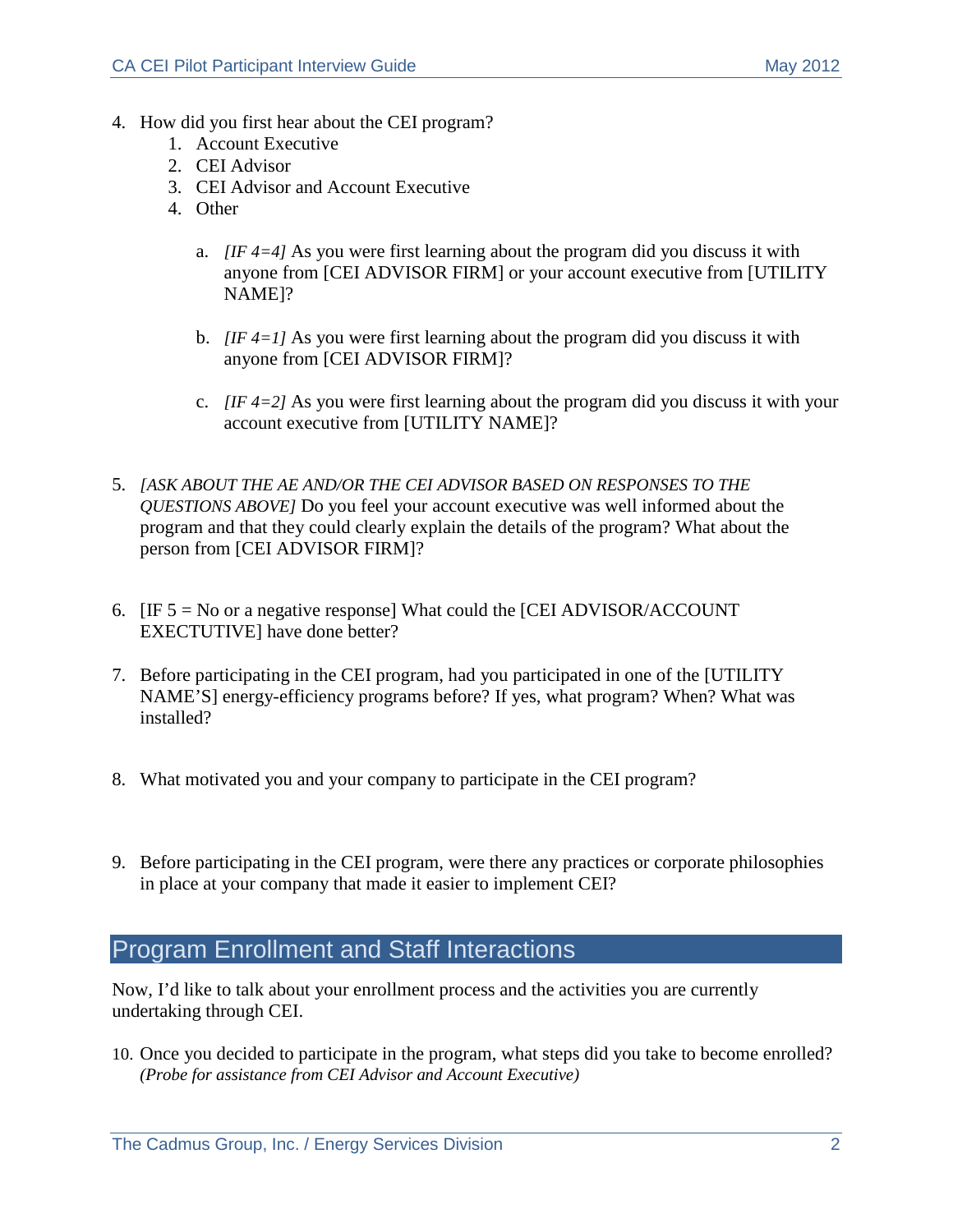- 11. Overall, how satisfied were you with the enrollment process?
	- 1. Not at all satisfied
	- 2. Not too satisfied
	- 3. Neutral *(do not read)*
	- 4. Somewhat satisfied
	- 5. Very satisfied
- 12. Since enrolling in the program, what interactions have you had with [CEI ADVISOR FIRM]?
- 13. What have the staff from [CEI ADVISOR FIRM] done well?
- 14. What could they improve?
- 15. Is there additional support you would like to receive from program staff?
- 16. Since enrolling in the program, what interactions have you had with your account executive in conjunction with the CEI program?
- 17. What has your account executive done well?
- 18. What could they improve?
- 19. Is there additional support you would like to receive from your account executive in regards to the CEI program?

#### CEI Activities

- 20. What activities have you undertaken so far as part of CEI?
	- 1. Kickoff meeting
	- 2. Energy Audit
	- 3. Organization Assessment
	- 4. CEI Plan
	- 5. Implementation of measures
	- 6. Changes to O&M or processes
	- 7. Changes to organization structure in regards to energy management
	- 8. Distributed Generation
	- 9. Demand Response
	- 10. [Others: \_\_\_\_\_\_\_\_\_\_\_\_\_\_\_\_\_\_\_\_\_\_\_\_\_\_\_]
- 21.  $[IF 20 = 5 or 6]$  How did you decide which items to implement?
- 22. *[IF 20 = 5, 6, or 7]* Have the changes you made had an impact on energy usage?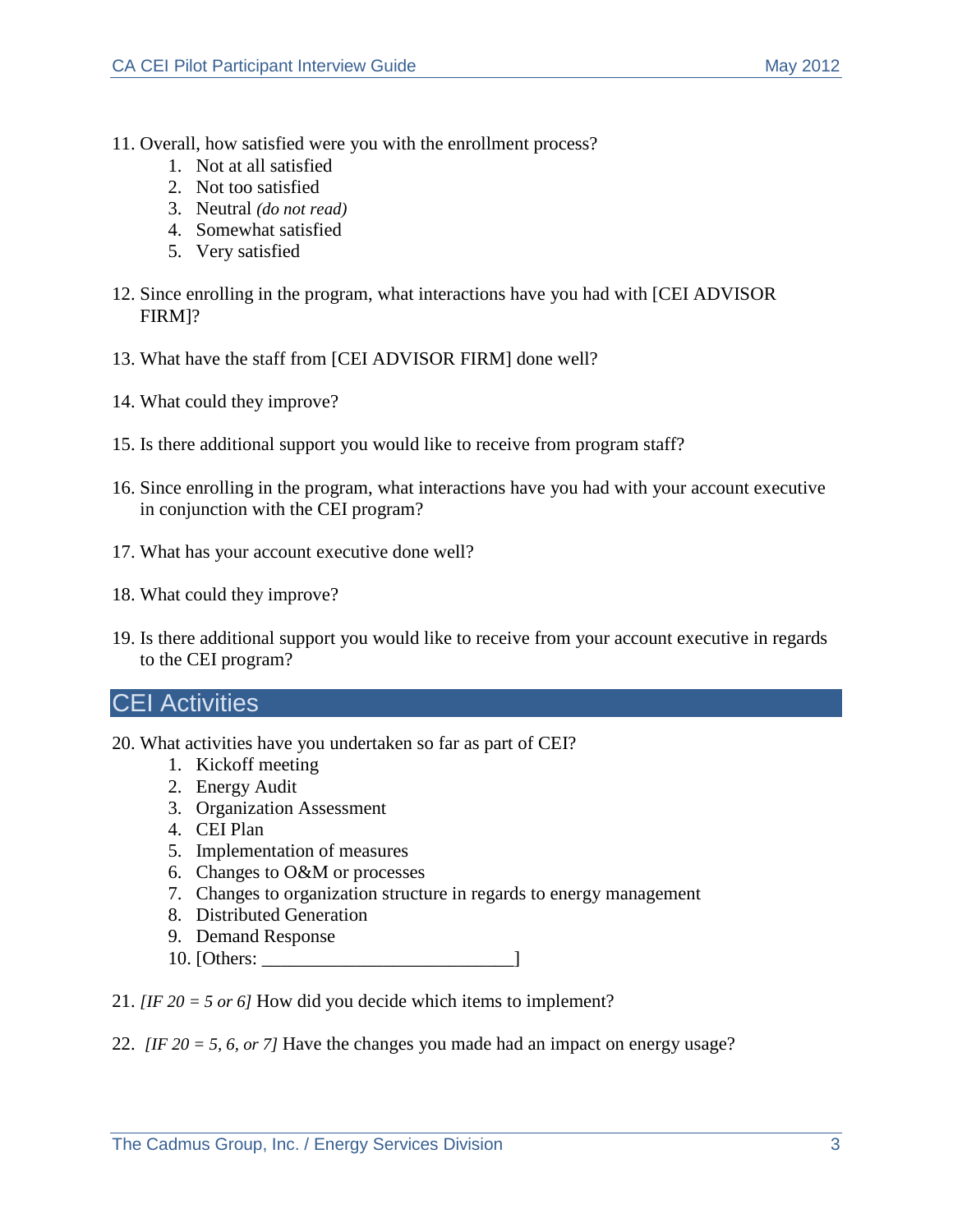- 23.  $I$  *<i>IF 20* = 5,6, or 7*l* Are all of the changes you made still in place? If not, why not?
- 24. How useful have the activities you completed so far through the program been? *(After they provide a rating probe for feedback/details)*
	- 1. Not at all useful
	- 2. Not too useful
	- 3. Neutral *(do not read)*
	- 4. Somewhat useful
	- 5. Very useful
- 25. Are there any activities you have not yet completed through CEI that you would like to?
- 26. Has your CEI Advisor encouraged you to include demand response or distributed generation in your CEI plan?
- 27. Do you see any potential for demand response or distributed generation at your facility?
- 28. Is there anything [UTILITY] or your CEI Advisor could do to help you implement demand response or distributed generation?
- 29. Since enrolling in CEI have you participated or considered participating in any other utility programs? Why or why not?
- 30. *[IF29 = yes]* How influential was your participation in CEI influence your decision to pursue these other utility offerings?
	- 1. Not at all influential
	- 2. Not too influential
	- 3. Neutral *(do not read)*
	- 4. Somewhat influential
	- 5. Very influential
- 31. Since enrolling in CEI do you feel you are more aware of available utility programs?
	- 1. No change
	- 2. More aware
- 32. Is there any training that can be offered to the staff at your facility that can improve energy performance? If so, on what topics specifically?
- 33. Are there any barriers to participating in utility-offered training? If so, what are they (location, time, budget, etc.)?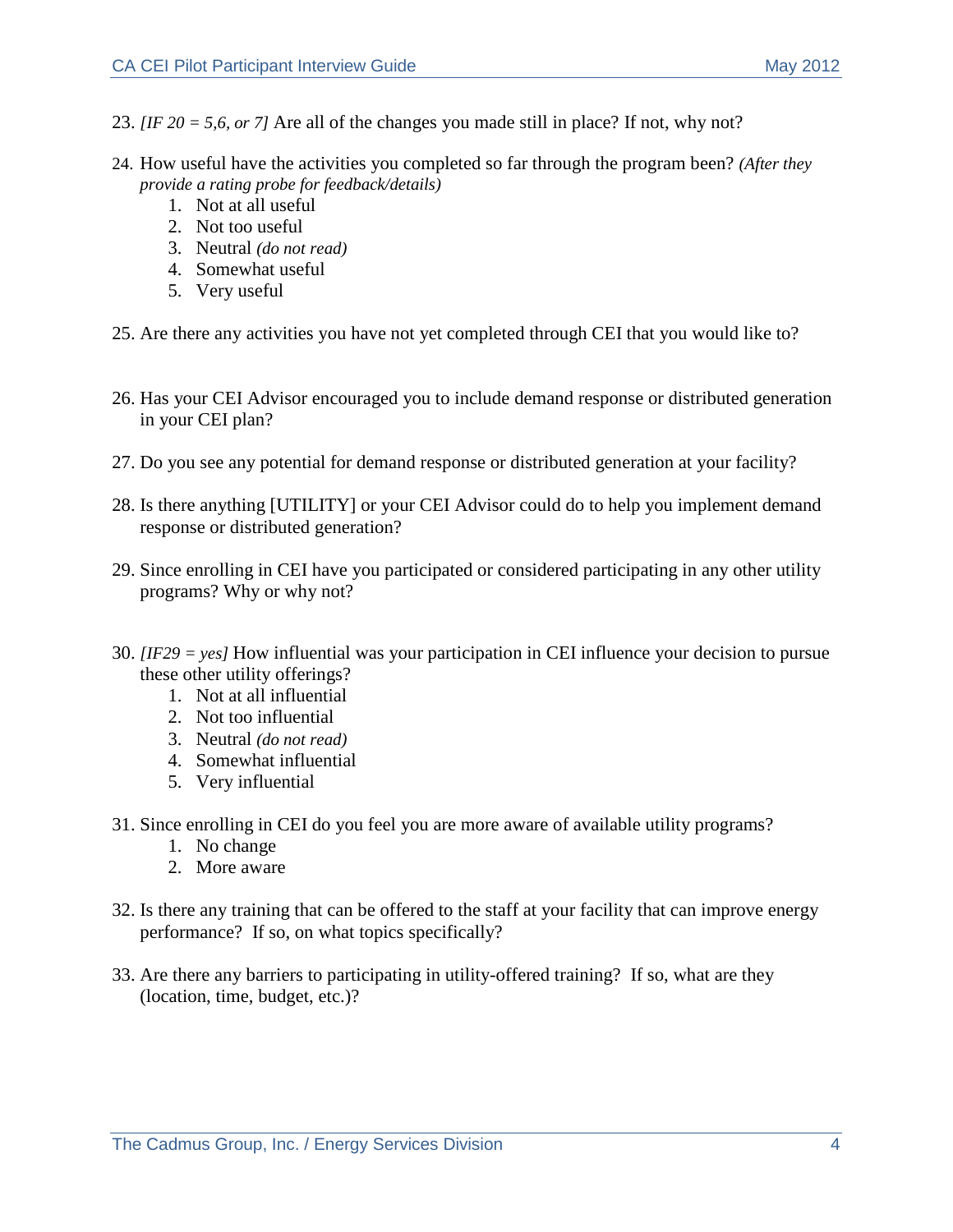### Market Barriers

Next I would like to discuss any barriers there may be to participating in CEI.

- 34. Generally, what barriers do you think exist for large [INSERT SECTOR] companies to enroll in a CEI program?
- 35. What challenges did you encounter when you were deciding to participate in the program?
- 36. Do you feel like you have enough staff and capital resources to participate in CEI over the long term?
- 37. What are attitudes and perceptions of upper management about CEI?
- 38. What are the attitudes of other staff?
- 39. Are there any other barriers that may prevent you from continuing with CEI over the long term (5 years)?

## **Satisfaction**

Finally, I would like to ask you about your satisfaction with the program.

- 40. Overall, how satisfied are you with the program? *(After they provide a rating probe for feedback/details)*
	- 1. Not at all satisfied
	- 2. Not too satisfied
	- 3. Neutral *(do not read)*
	- 4. Somewhat satisfied
	- 5. Very satisfied
- 41. Do you plan to continue to participate in CEI?
- 42. As the program ends and the CEI advisor is no longer available to assist you, do you think your CEI commitment level will remain the same? Why or why not?
- 43. What was the program's most useful aspect?
- 44. Do you think you think other [SECTOR] companies would find the same features valuable?
- 45. What do you think is the best way to promote this program to [SECTOR] companies like you?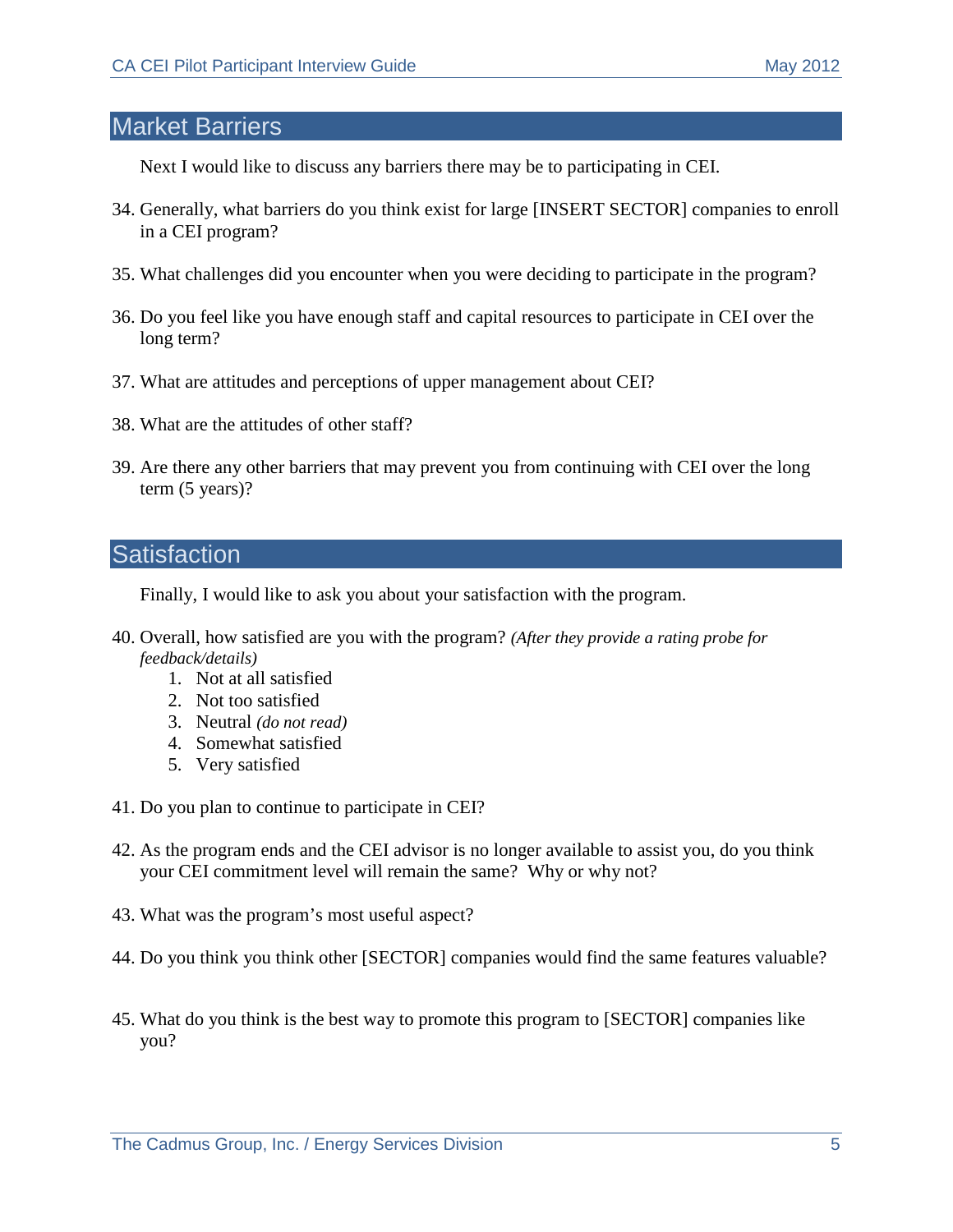- 46. Do you have any suggestions for improvement regarding the following components of the program:
	- 1. Account executives
	- 2. CEI Advisors
	- 3. Developing a CEI plan
	- 4. Implementing projects/improvements
	- 5. Availability of incentives (capital, funding for staff)
	- 6. Other?
- 47. Finally, would you be interested in attending workshops with other companies that are implementing CEI so you can discuss different strategies and experiences? Why or why not?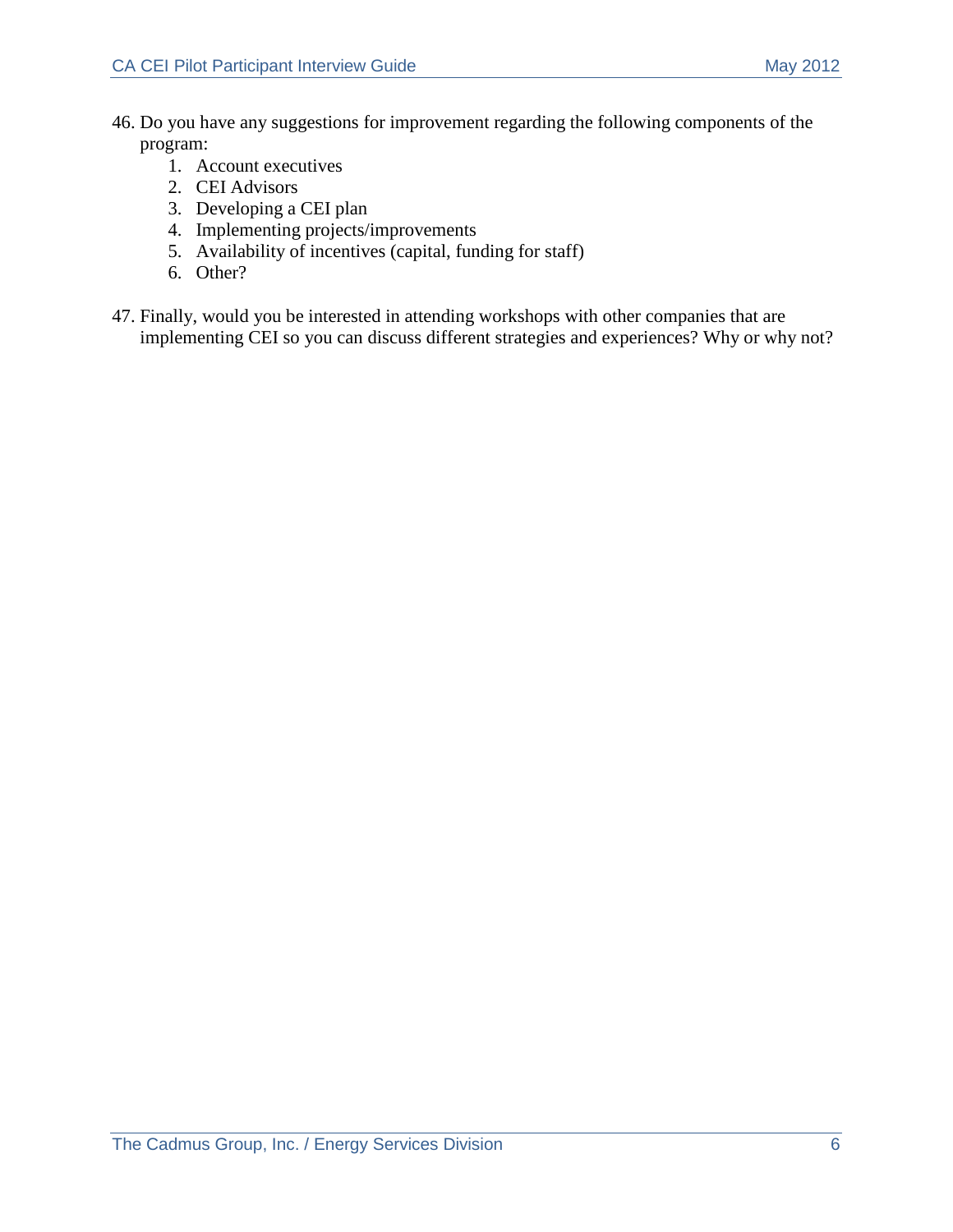# **APPENDIX G. NONPARTICIPANT INTERVIEW GUIDE**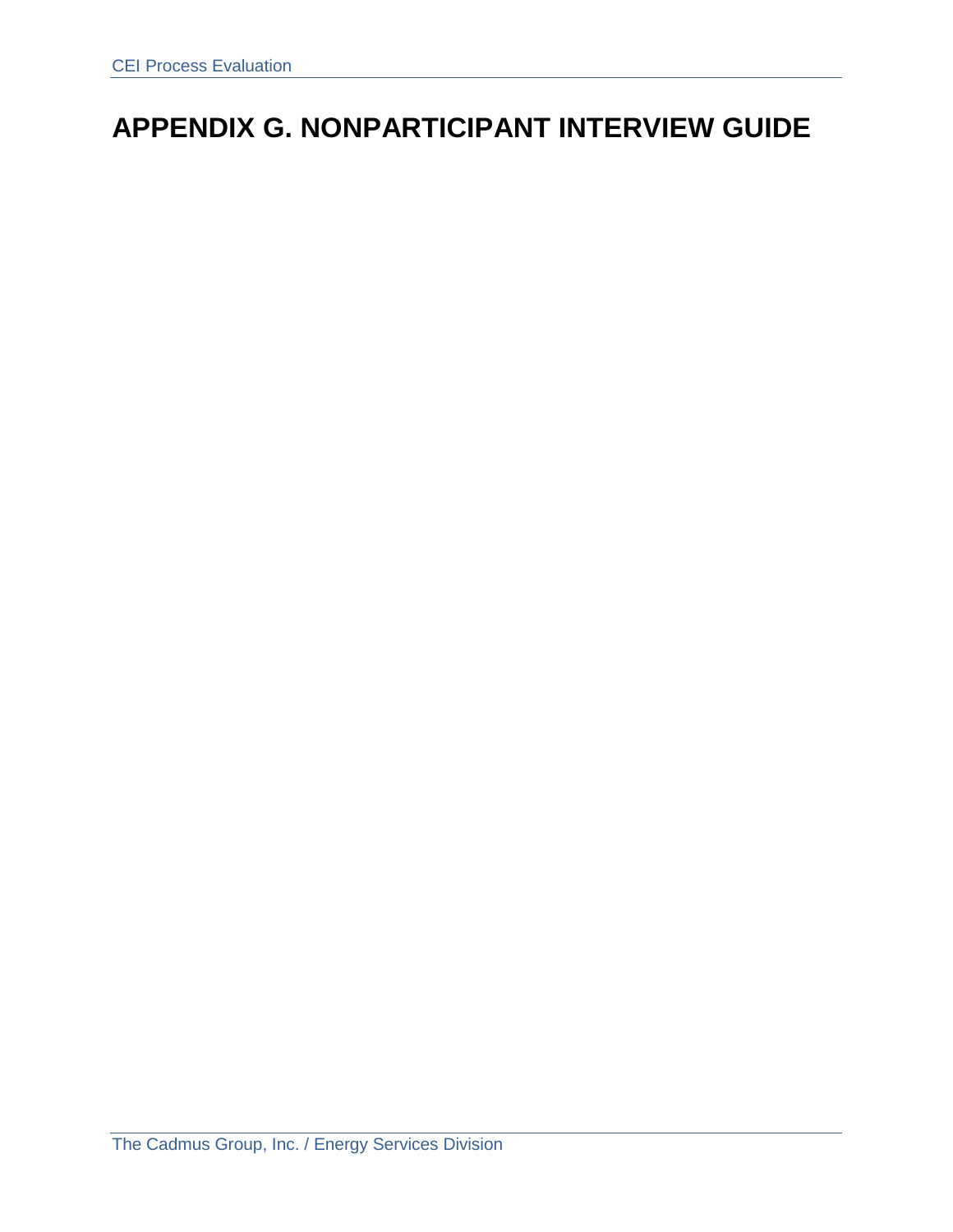

# **Continuous Energy Improvement Pilot**

# **Nonparticipant Interview Guide**

| Interviewer:         |
|----------------------|
| Date:                |
| <b>Contact Name:</b> |
| Company:             |
| Phone Number:        |
| Sector:              |
| Utility:             |

## **Introduction**

Hello, my name is [X] and I'm calling from the Cadmus Group. We are currently conducting an evaluation of the Continuous Energy Improvement program offered by [UTILTY] and are surveying customers who were approached about the program but decided not to participate, to gather information about their awareness of the program as well as their suggestions for improvement. Your name was provided by [UTILITY] as someone who was contacted about the program, but chose not to participate. The survey will take about 20 minutes and we are offering a \$100 gift card as compensation for your time.

Do you have some time today to discuss the CEI program?

- 1. Yes
- 2. No (reschedule for a better time)

Thank you for taking the time to speak with me today.

## Current Energy Practices

First, I'd like to get an idea of your role at [COMPANY NAME] and get a sense of what your company does to manage its energy use.

- 1. Can you tell me what your title is and give a general overview of what you do at [COMPANY NAME]?
- 2. How do your job duties relate to energy use at your facility?
- 3. *[Do not ask if respondent said they are the energy manager in Q1 or Q2]* Do you have an energy manager at your facility?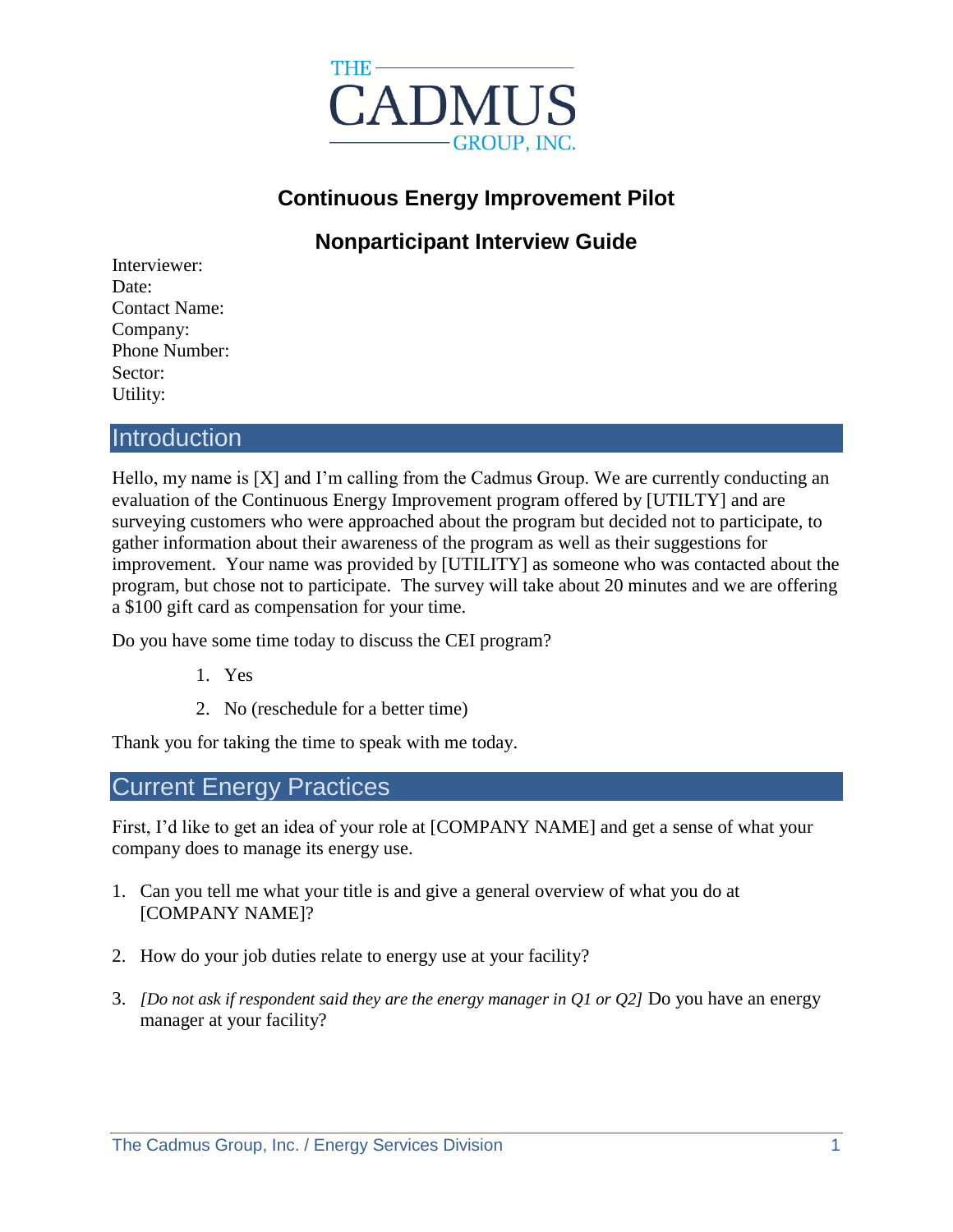- 4. How does your company manage energy consumption, including demand response and distributed generation? [probe for any certifications they may already have or are pursuing, such as ISO 50001 or DOE certifications]
- 5. What is the potential and interest level for energy-efficiency, demand response and distributed generation at your facility? [make sure they address each of the 3]
- 6. What types of training could be offered to the staff at your facility that can improve energy performance?
- 7. What are the barriers to participating in utility-offered training? (location, time, budget, etc.)?

## Program Awareness

Next, I'd like to talk about your awareness of the CEI program.

- 8. How did you first hear about the CEI program?
	- 1. Account Executive
	- 2. CEI Advisor
	- 3. CEI Advisor and Account Executive
	- 4. Co-worker
	- 5. Other
	- 1. *[IF 8=4 or 5]* As you were first learning about the program did you discuss it with anyone from [CEI ADVISOR FIRM] or your account executive from [UTILITY NAME]?
	- 2. *[IF 8=1]* As you were first learning about the program did you discuss it with anyone from [CEI ADVISOR FIRM]?
	- 3. *[IF 8=2]* As you were first learning about the program did you discuss it with your account executive from [UTILITY NAME]?
- 9. *[ASK ABOUT THE AE AND/OR THE CEI ADVISOR BASED ON RESPONSES TO THE QUESTIONS ABOVE]* Do you feel your account executive was well informed about the program and that they could clearly explain the details of the program? What about the person from [CEI ADVISOR FIRM]?
- 10. Is there anything that the [CEI ADVISOR/ACCOUNT EXECTUTIVE] could have done better?
- 11. In general, did you feel like you had enough information about the program? If no, what else would you liked to have learned about the program?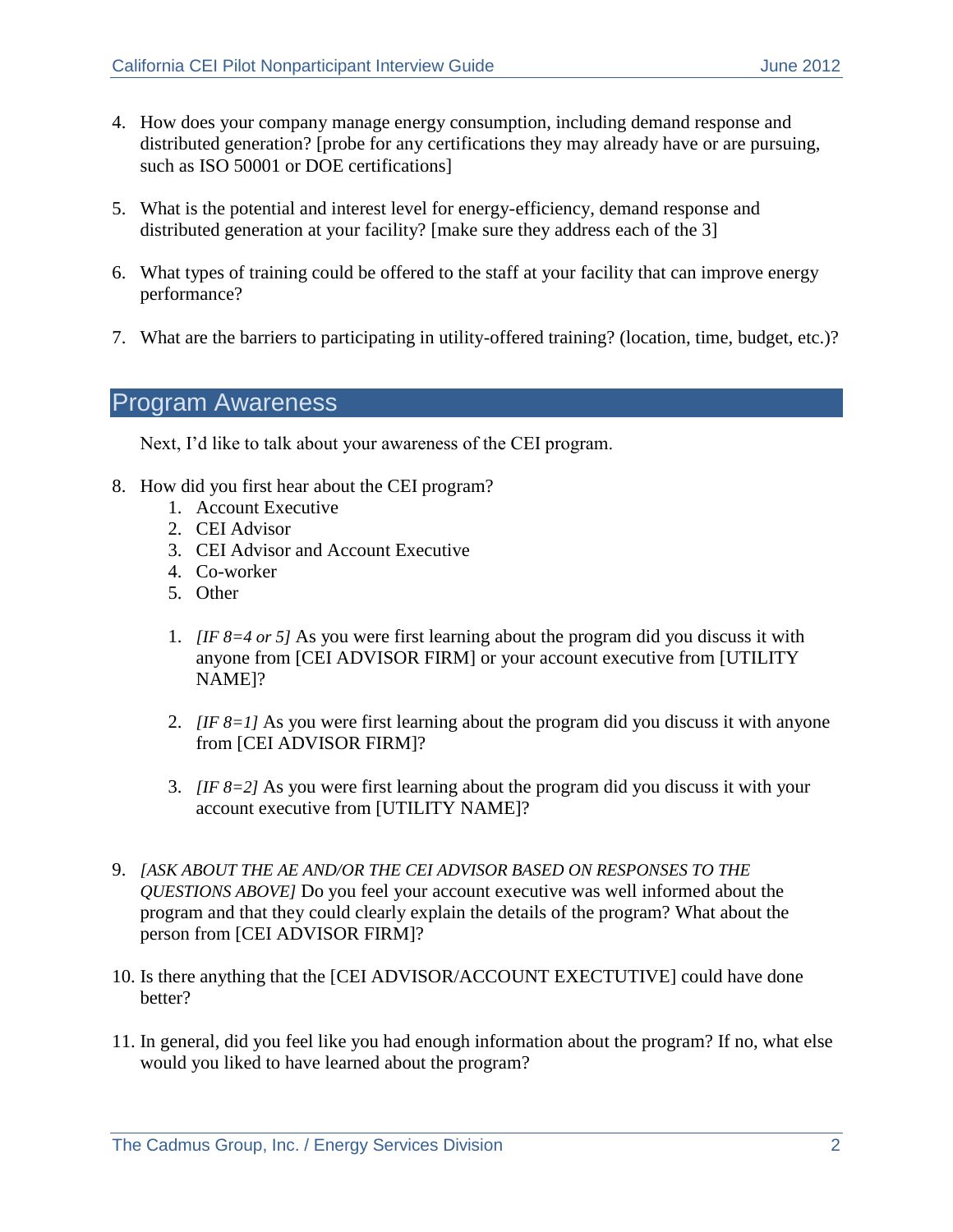## Participation Decisions and Market Barriers

- 12. Did you consider participating in the program? If so, how strongly were you considering participation?
- 13. Why did your company choose not to participate in the CEI program?
- 14. Was the decision not to participate solely yours or did other people from your company play a role in it?
- 15. What were upper management's attitudes and perceptions about CEI?
- 16. What about other staff?
- 17. In general, what do you think keeps large [SECTOR] companies from participating in the CEI program?

# Program Perception and Value

- 18. Thinking about what you know about the CEI program, what features did you think would be most valuable to your company?
- 19. Which features of the program would be the least valuable?
- 20. What do you like or dislike about the following features of the programs:
	- 1. Long term approach
	- 2. Time commitment
	- 3. Level of capital investment
	- 4. Need for numerous staff members to be involved
	- 5. Holistic approach
- 21. Would you be interested in attending workshops with other companies that are implementing CEI so you can discuss different strategies and experiences? Why or why not?
- 22. What do you think is the best way to promote this program to [SECTOR] companies like you?

# Future Participation

23. Before learning about the CEI program, had you participated in one of the [UTILITY'S] energy-efficiency programs before?